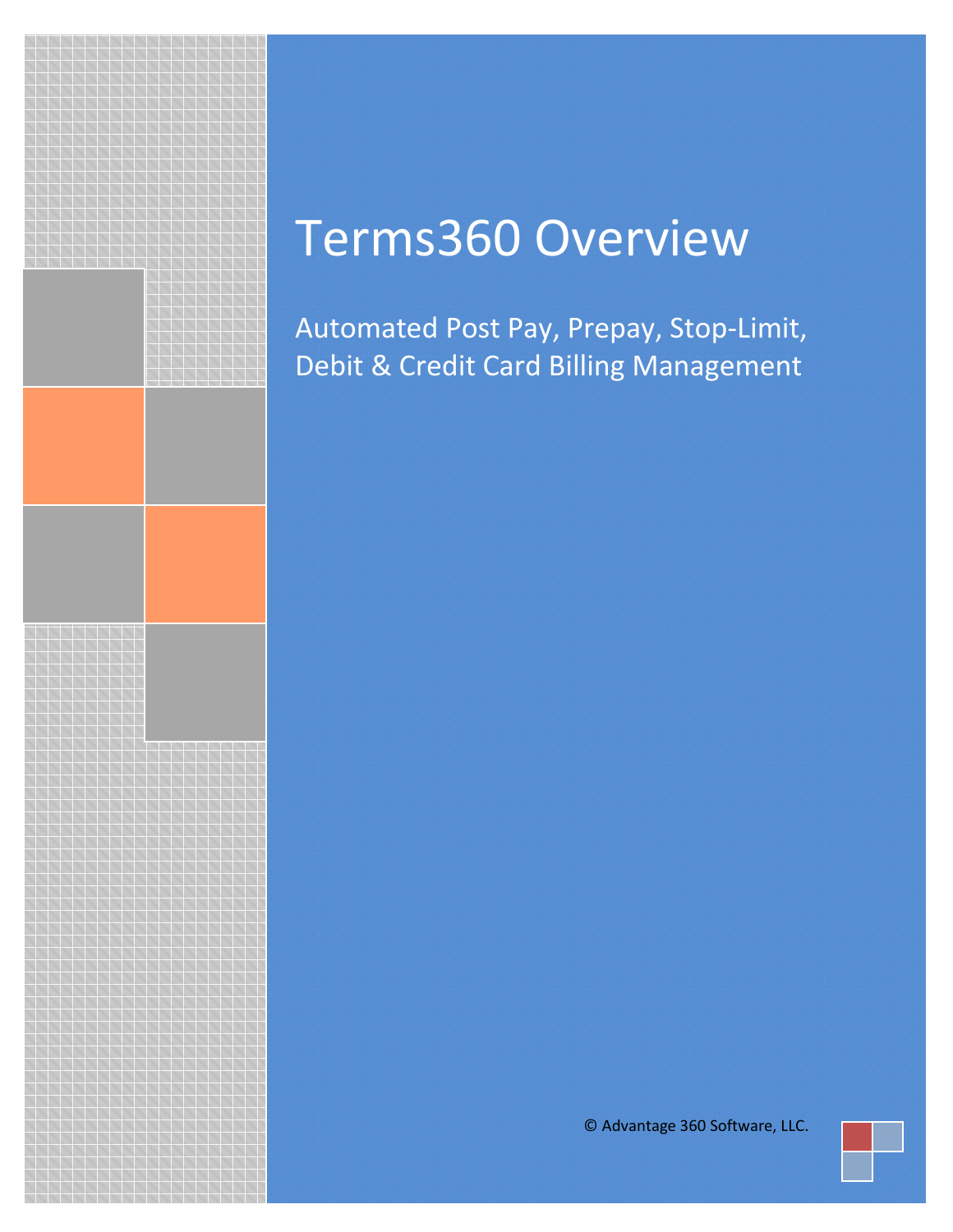

## **Contents**

| Introduction                         | 3  |
|--------------------------------------|----|
| Past-Due Treatment                   | 3  |
| <b>Prepay Billing</b>                | 5  |
| Post CDR / EDR                       | 5  |
| Interim CDR / EDR                    | 6  |
| Decrement Prepay                     | 7  |
| <b>IN Prepay</b>                     | 9  |
| Stop-Limit / Metered Billing         | 9  |
| <b>Direct Debit Billing</b>          | 11 |
| <b>Credit Card Billing</b>           | 12 |
| <b>Notifications</b>                 | 13 |
| <b>Reducing Risk</b>                 | 14 |
| <b>Credit Scoring</b>                | 15 |
| <b>Usage Alerts</b>                  | 15 |
| <b>Feature Deposits</b>              | 16 |
| Service Level Control                | 17 |
| Pre-Authorize & Charge Mode          | 17 |
| IN Prepay vs. Post-CDR / EDR Billing | 18 |
| Prepay vs. Stop-Limit Billing        | 20 |
| Prompt-Pay Awards                    | 21 |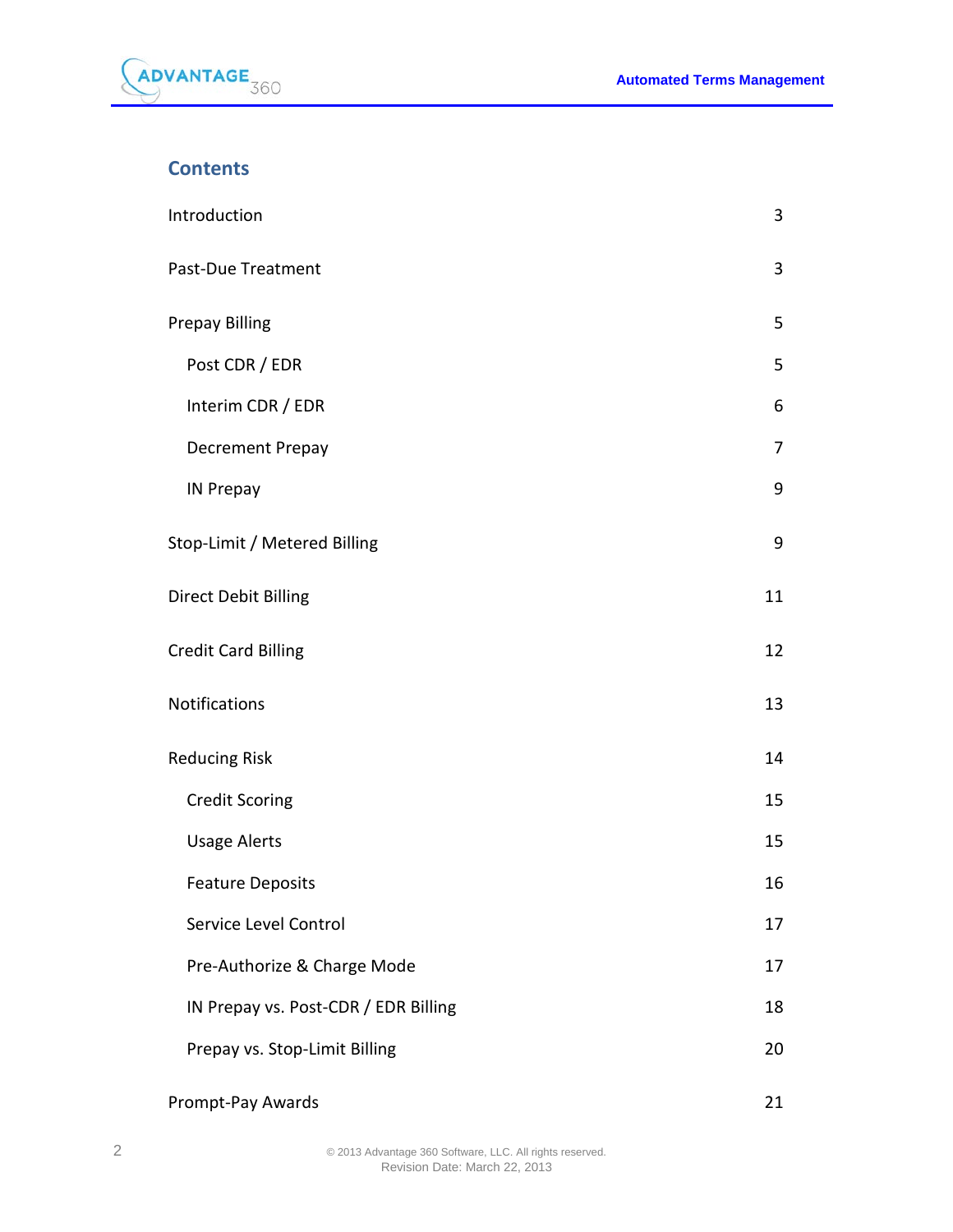

# <span id="page-2-0"></span>**Introduction**

Terms360 is an Advantage 360 software module that provides each of the following forms of fully automated payment terms management:

- 1. Post-Pay Past-Due Treatment
- 2. Stop-Limit / Metered Billing
- 3. Prepay Billing
- 4. Direct Debit Billing
- 5. Credit Card Billing

<span id="page-2-1"></span>The following briefly describes each feature:

# Past-Due Treatment

Terms360 includes a highly evolved past-due treatment engine that is designed to monitor and manage post-pay terms accounts. It is supported by nearly unlimited treatment categories that can be user-defined (Residential, Corporate, VIP, Government, Employee. etc.). Within any such category, users can create nearly unlimited treatment tiers that are each a combination a past-due amount, a number of past-due days and a risk factor (a composite of given account's credit score and its churn score).

By default, a treatment code consisting of treatment tiers is assigned at the account level either manually or by the automated credit scoring system. However, treatment tiers can also be assigned by feature group (i.e.: to treat certain features different than others (regulated charges vs. non-regulated charges, internet charges vs. voice charges, etc.).

At each amount / days / risk tier, users can assign a message code (SMS, e-mail, IVR, etc.), a letter code (paper correspondence), an account status (Active, Hotline, Non-Pay De-Activation, etc.) that manages the switch and / or a followup code and associated minimum priority and minimum severity to alert collections personnel. Follow-up's, in turn, are managed by OSS360's automated task assignment and escalation system.

Each notification and / or punitive action type is closely integrated with other manual and automatic collections functions, as well as real-time payment commitment, payment arrangement, cash receipts and fulfillment functionality to insure that each account is managed in a consistent and even manner, as agreed (i.e.: in compliance with an agreed upon payment commitment) and within the exact scope determined by user-defined parameters.

Each tier also has a versatile choice of post-payment receipt recovery rules.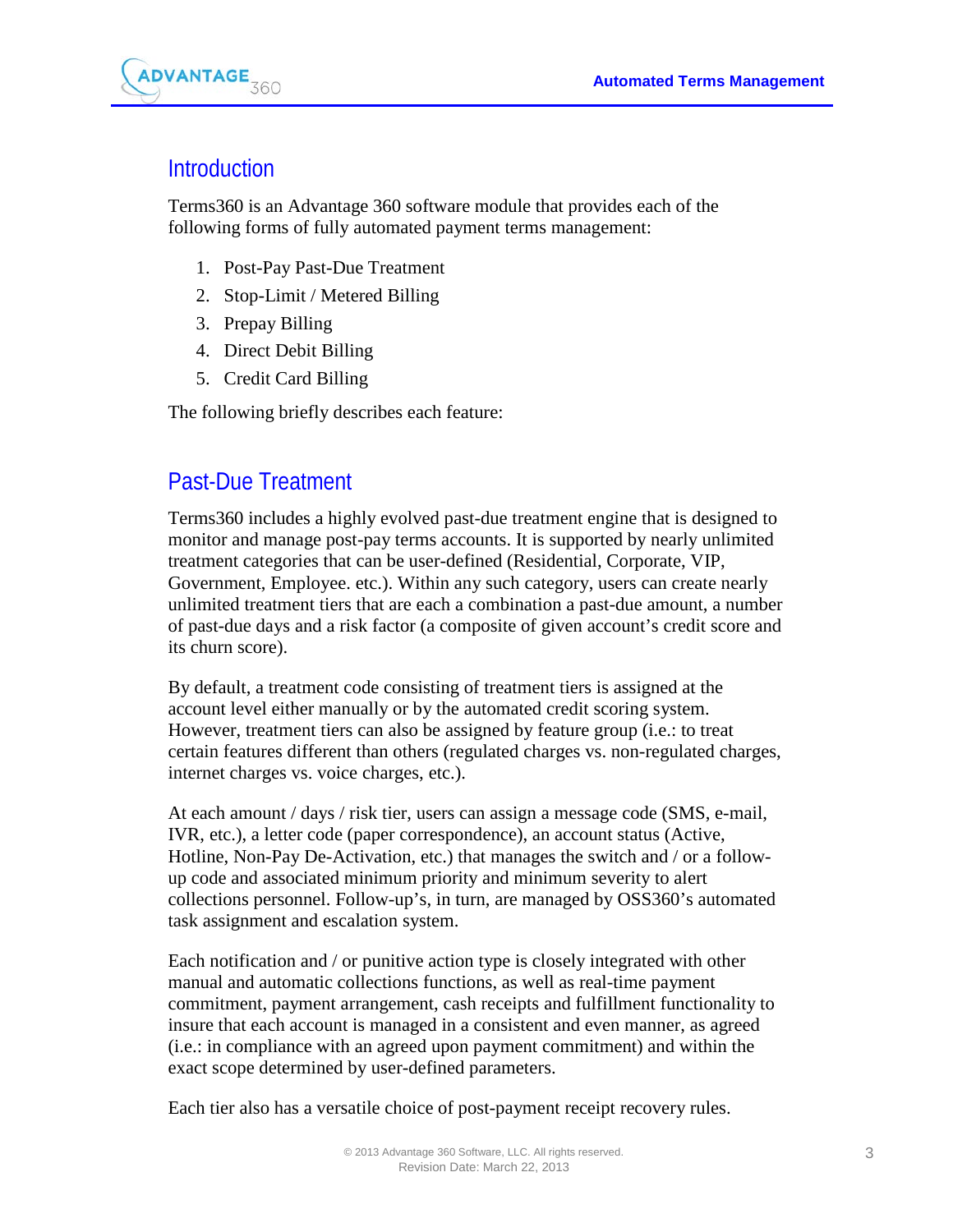

For example, if a given tier reduces an account's normal service level (i.e.: to Non-Pay Deactivation), and the past-due amount is subsequently paid current, the account's normal service will either be (a) automatically restored, (b) sent to a bulk activation queue for manual restoration or (c) held at its next most restrictive state. For example, an account its past due bill in full. However, service remains reduced (even inactive) until a credit representative can determine whether or not further credit worthiness is justified.

An example treatment tier configuration screen and add tier pop-up are shown below.

| <b>PDC</b>                                                                                         | Treatment - Company                                         |                  |             |                                                          |                                                         |                                                 |                   |                                             |                       |                                         |                |                      |
|----------------------------------------------------------------------------------------------------|-------------------------------------------------------------|------------------|-------------|----------------------------------------------------------|---------------------------------------------------------|-------------------------------------------------|-------------------|---------------------------------------------|-----------------------|-----------------------------------------|----------------|----------------------|
|                                                                                                    |                                                             |                  |             |                                                          |                                                         |                                                 |                   |                                             |                       |                                         |                |                      |
| <b>Treatment Tiers</b>                                                                             |                                                             |                  |             |                                                          |                                                         |                                                 |                   |                                             |                       |                                         |                |                      |
| Past-Due Amount                                                                                    | Past-Due Days                                               | Group            | <b>Risk</b> | <b>Account / Service Status</b>                          | <b>Tier Basis</b>                                       | <b>Re-Notify</b>                                | Letter            | Message                                     | Follow-Up             | s                                       | P              | $\blacktriangle$     |
| 25.00                                                                                              | 8                                                           | 0                | 1           | Normal                                                   | Account                                                 | 1                                               | TR <sub>1</sub>   | <b>PD08</b>                                 | 00                    | 6                                       | $\overline{2}$ |                      |
| 25.00                                                                                              | 24                                                          | $\mathbf 0$      | 1           | Normal                                                   | Account                                                 | $\mathbf{1}$                                    |                   | <b>PD24</b>                                 | 00 <sup>2</sup>       | $\overline{7}$                          | $\overline{2}$ |                      |
| 25.00                                                                                              | 30                                                          | 0                | 1           | Hotline                                                  | Account                                                 | $\mathbf{1}$                                    | TR <sub>2</sub>   | <b>PD30</b>                                 | 00                    | 8                                       | $\overline{2}$ |                      |
| 25.00                                                                                              | 45                                                          | $\mathbf{0}$     | 1           | Non-Pay Deact                                            | Account                                                 | $\mathbf{1}$                                    |                   | <b>PD45</b>                                 | 00                    | 9                                       | $\overline{c}$ |                      |
| 25.00                                                                                              | 60                                                          | $\mathbf{0}$     | 1           | Write-Off Collection                                     | Account                                                 | $\overline{1}$                                  | TR <sub>3</sub>   |                                             | 00                    | $10 \mid 2$                             |                |                      |
| 100.00                                                                                             | <b>Risk</b><br>Days<br>÷<br>45<br>1<br>$\blacktriangledown$ | Group<br>Account |             | <b>Tier Basis</b><br>$\overline{\phantom{a}}$<br>Account | <b>Status</b><br><b>Account Status</b><br>Non-Pay Deact | Level<br>R <sub>9</sub><br>$\blacktriangledown$ |                   | <b>Miscellaneous</b><br>Re-Notify<br>÷<br>4 | ٠                     | <b>Churn Score</b><br>$+1 -$ Score<br>۰ | $100 \div$     |                      |
| <b>18 Add Past-Due Treatment</b><br><b>Past-Due Tier</b><br>Past-Due Amount<br><b>Notification</b> |                                                             |                  |             | <b>Treatment</b>                                         |                                                         |                                                 | <b>Precedence</b> |                                             | <b>Recovery</b>       |                                         |                |                      |
| Message                                                                                            |                                                             |                  |             | <b>Follow-Up</b>                                         |                                                         |                                                 | All               |                                             | <b>Recovery Basis</b> |                                         |                |                      |
| <b>PD45</b>                                                                                        | 45-Day Past-Due Notification                                |                  |             | 00<br>Immediate Treatment Follow-up                      |                                                         |                                                 |                   | $\blacktriangle$                            | Normal                |                                         |                |                      |
| Letter                                                                                             |                                                             |                  |             | <b>Severity</b>                                          | <b>Priority</b>                                         |                                                 | None              |                                             | <b>Maximum Amount</b> |                                         |                |                      |
| CL <sub>4</sub><br>45-Day Past-Due Letter                                                          |                                                             |                  |             | $\blacktriangledown$                                     | <b>Highest Priority</b>                                 | $\blacktriangledown$                            |                   | ٠                                           |                       | 0.00                                    |                | $\blacktriangledown$ |
|                                                                                                    |                                                             |                  |             | Very Severe                                              |                                                         |                                                 |                   |                                             |                       |                                         |                |                      |
|                                                                                                    |                                                             |                  |             |                                                          |                                                         |                                                 |                   |                                             |                       |                                         |                |                      |
|                                                                                                    |                                                             |                  |             | OK                                                       | Cancel                                                  |                                                 |                   |                                             |                       |                                         |                |                      |

As can be seen in this example, the creation of a tier is a simple matter of assigning notification and service level rules to a combination of past-due factors and recovery rules.

In addition, these processes are fully multi-lingual. For example, the pop-up shown above has been assigned message code PD45 in order to send an SMS, email or IVR intercept message whenever an associated account is at least \$100.00 past due for 45 days. Meanwhile, if users have subscribers who's language preferences vary between English, French, Dutch and Spanish, etc., a version of PD45 can be created in each language. Then, when the tier is reached, the treatment process will automatically check the recipient's preferred language and send the PD45 message in that language.

With debt collection capabilities that are unmatched, Terms360 gets results.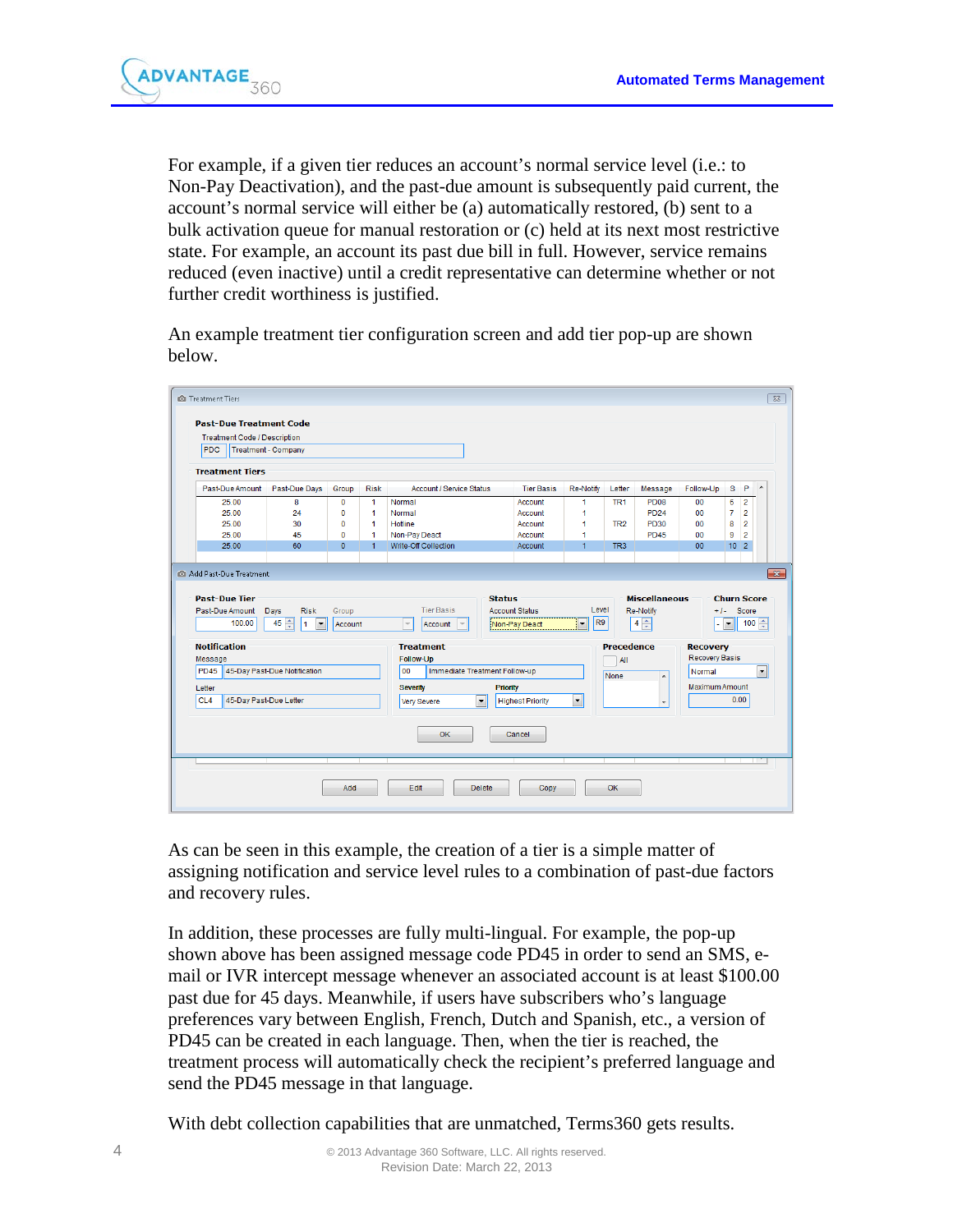

# <span id="page-4-0"></span>Prepay Billing

Terms 360 supports the following four prepay terms management types:

- 1. Post CDR / EDR
- 2. Interim CDR / EDR
- 3. Decrement Prepay
- 4. IN-Based Prepay

The following describes each of these functions:

#### <span id="page-4-1"></span>Post CDR / EDR

Post CDR / EDR prepay is a process whereby CDRs / EDRs associated with a prepay terms subscriber are rated upon call / event termination and compared to its available access deposit. The rules for what happens next are determined by the subscriber's assigned prepay terms code, as user-defined in the screen and pop-up shown in the examples below.

|                                             |                                                                  | PP <sub>1</sub>             | <b>Basic Prepay Notification</b>                        |                                        |                                      |        |                                                    |
|---------------------------------------------|------------------------------------------------------------------|-----------------------------|---------------------------------------------------------|----------------------------------------|--------------------------------------|--------|----------------------------------------------------|
| <b>Notification Tiers</b>                   |                                                                  |                             |                                                         |                                        |                                      |        |                                                    |
| Type                                        | <b>Tier Amount</b>                                               | Service Status              |                                                         | Score                                  | Follow-Up                            | Letter | Message Code                                       |
| <b>Available Credit</b><br>Available Credit | 0.00<br>5.00                                                     | <b>DC</b><br>RC             | <b>Credit Deactivation</b><br><b>Credit Restriction</b> | $\overline{\mathbf{0}}$<br>$\mathbf 0$ |                                      |        | Zero Balance Remaining<br>\$5.00 Balance Remaining |
|                                             | Add Prepay Notification                                          |                             |                                                         |                                        |                                      |        | $\overline{\mathbf{x}}$                            |
|                                             | <b>Prepay Tier</b>                                               |                             |                                                         |                                        |                                      |        | <b>Churn Score</b>                                 |
|                                             | Type                                                             |                             | <b>Service Status</b><br>Amount<br>$+1-$                |                                        |                                      |        | $+1 -$ Score                                       |
|                                             | <b>Available Credit</b>                                          | $\blacktriangledown$<br>l+. | 10.00<br>$\overline{\phantom{a}}$<br>Unchanged          |                                        | $\blacktriangledown$                 |        | $000 \div$<br>$\blacktriangledown$                 |
|                                             | <b>Notification</b><br>Message<br>PP10 \$10.00 Balance Remaining |                             | <b>Treatment</b><br>Follow-Up                           |                                        |                                      |        |                                                    |
|                                             | Letter                                                           |                             | Severity                                                |                                        | Priority<br>$\overline{\phantom{a}}$ |        | $\overline{\phantom{a}}$                           |
|                                             |                                                                  |                             | OK<br>Cancel                                            |                                        |                                      |        |                                                    |
| $\vert \cdot \vert$                         | m.                                                               |                             |                                                         |                                        |                                      |        |                                                    |

Post CDR / EDR prepay supports the same service level and notification management capabilities a past-due treatment. Each tier can be based upon an available access deposit balance remaining or that balance  $+$  a balance of free usage remaining (if any).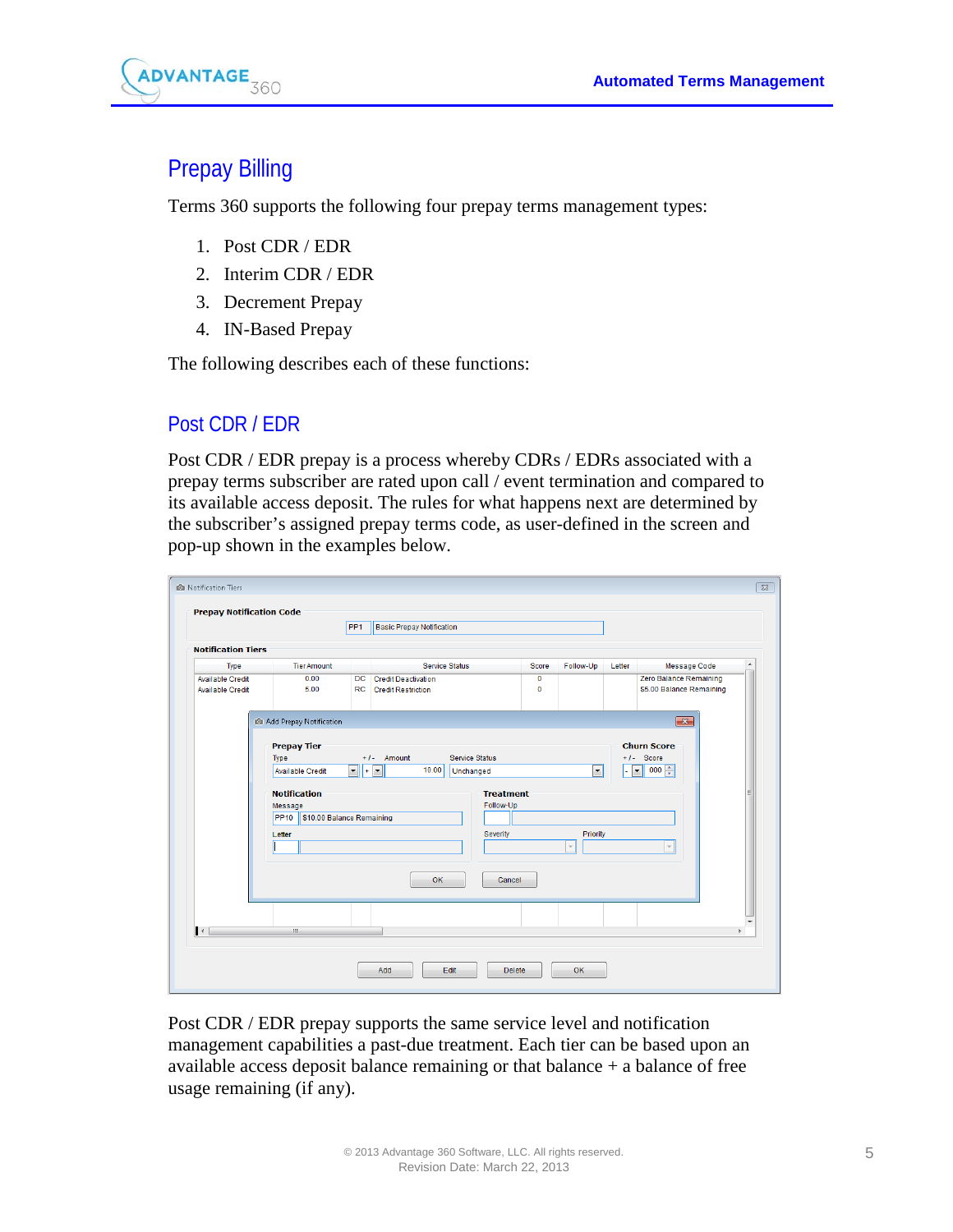

**Pros:** Post CDR / EDR prepay requires no additional processing hardware and it is very easy to set up and maintain. So, it can be very cost-effective.

**Cons:** Out-collect prepay roaming for foreign subscribers is not supported. Also a home subscriber's prepay balance is not checked until the network delivers the final start and termination data (CDR / EDR). Depending upon the termination point and network speed, this delay can range from seconds to days. As a result, there is a built-in venerability that, when termination occurs on a foreign network (i.e.: roaming), and CDRs / EDRs are processed in batch (i.e.: through a clearing house), the subscriber will be allowed to make calls, etc. well after its available prepay funds have been exhausted.

Terms360 includes a number of options that can partially mitigate this venerability. Please see Reducing Risk later in this Chapter.

#### <span id="page-5-0"></span>Interim CDR / EDR

Interim CDR / EDR prepay is a process whereby CDRs / EDRs associated with a prepay terms subscriber are rated and accumulated at interim points during their progress (i.e. every 3 minutes). At each interval, the sum of these interim ratings is compared to the subscriber's available access deposit and held in reserve against that deposit until the final call / event termination record is received. The rated termination record (start through termination) then removes the interim amount held and charges the prepay balance accordingly.

Meanwhile, if the sum of the interim ratings determines that the subscriber lacks sufficient prepay finds to complete the next period, an SMS notification is sent and the call is torn down close to the point where those funds reach \$0.00 (network-dependent). The rules for what happens next are determined by the screen and pop-up shown in the examples on the previous page.

In addition, if the call terminates with a balance remaining, and that is insufficient to complete the first interim period of a new call, further calling is blocked until the balance is refreshed.

**Pros:** Interim CDR / EDR prepay requires no additional processing hardware, and it is very easy to set up and maintain. So, it can be very cost-effective and the risk of usage in excess of a subscriber's remaining prepay balance is greatly reduced. As a result, it can be an ideal solution for subscribers who do not generate roaming or foreign records. In addition, some systems force the in-collect roaming traffic of their local subscribers to be looped-back through their home switch. If this occurs, and the looped-back records can be extracted at interim intervals, this risk reduction applies to roaming as well.

**Cons:** Requires the ability of the home switch to provide interim records (i.e.: hot billing). This may be at extra cost.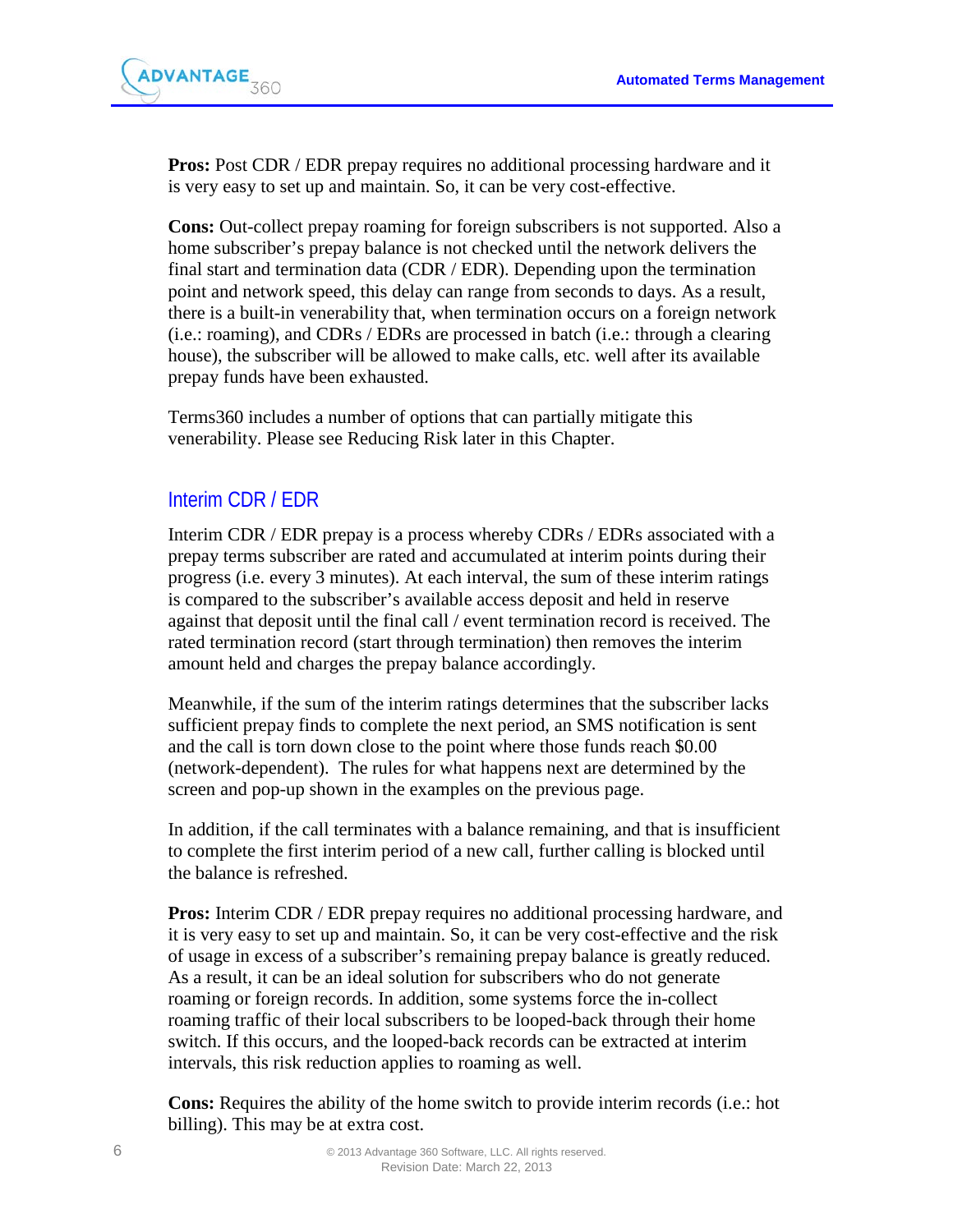

In systems with hundreds of thousands of prepay subscribers, this could also result in excessive switch CPU and network processing requirements.

Out-collect prepay roaming for foreign subscribers is not supported. Also, unless loop-back can be implemented, a home subscriber's prepay balance is not checked until the network delivers the final start and termination data (CDR / EDR). Depending upon the termination point and network speed, this delay can range from seconds to days. As a result, there is a built-in venerability that, when termination occurs on a foreign network (i.e.: roaming), and CDRs / EDRs are processed in batch (i.e.: through a clearing house), the subscriber will be allowed to make calls, etc. well after its available prepay funds have been exhausted.

Terms360 includes a number of options that can partially mitigate this venerability. Please see Reducing Risk later in this Chapter.

#### <span id="page-6-0"></span>Decrement Prepay

Decrement prepay is designed for "all you can eat" plans where subscribers have unlimited usage for a flat amount. In a typical scenario, CDRs / EDRs are not rated. Instead, a subscriber pays a fee (i.e.: \$45.00 monthly) in advance for an associated service period (i.e.: 30 days). The pre-paid payment amount is then applied to a Terms360 access deposit bucket.

Every night, one day's service value (i.e.: \$1.50) is automatically charged to each such account (including any applicable taxes, license fees, etc.) and an equivalent amount is automatically moved from their access deposits account to their cash receipts account. From there, it is automatically applied to the associated charge and relevant GL and tax accounts.

Each tier is based upon a number of days remaining (if any). Otherwise, decrement prepay supports the same service level and notification management capabilities a past-due treatment. The rules for what happens next are determined by that subscriber's assigned prepay terms code, as user-defined in the screen and pop-up shown in the examples on the next page.

In addition, while users have the option of setting a minimum payment to be accepted (i.e.: \$45.00), any amount in excess of the minimum (if any) can be applied to the account. Also, additional charge types (including roaming charges) can be added during a billing period. For example, if a given subscriber's monthly fee is \$45.00, and they apply \$100.00 to their account, every night  $$45/30 = $1.50$ will be debited to their access deposit balance, allowing 66 days of usage (only whole days are permitted). So, after 10 days, their remaining balance would be \$85.00 or 56 days of usage, with a \$1.00 access deposit balance remaining.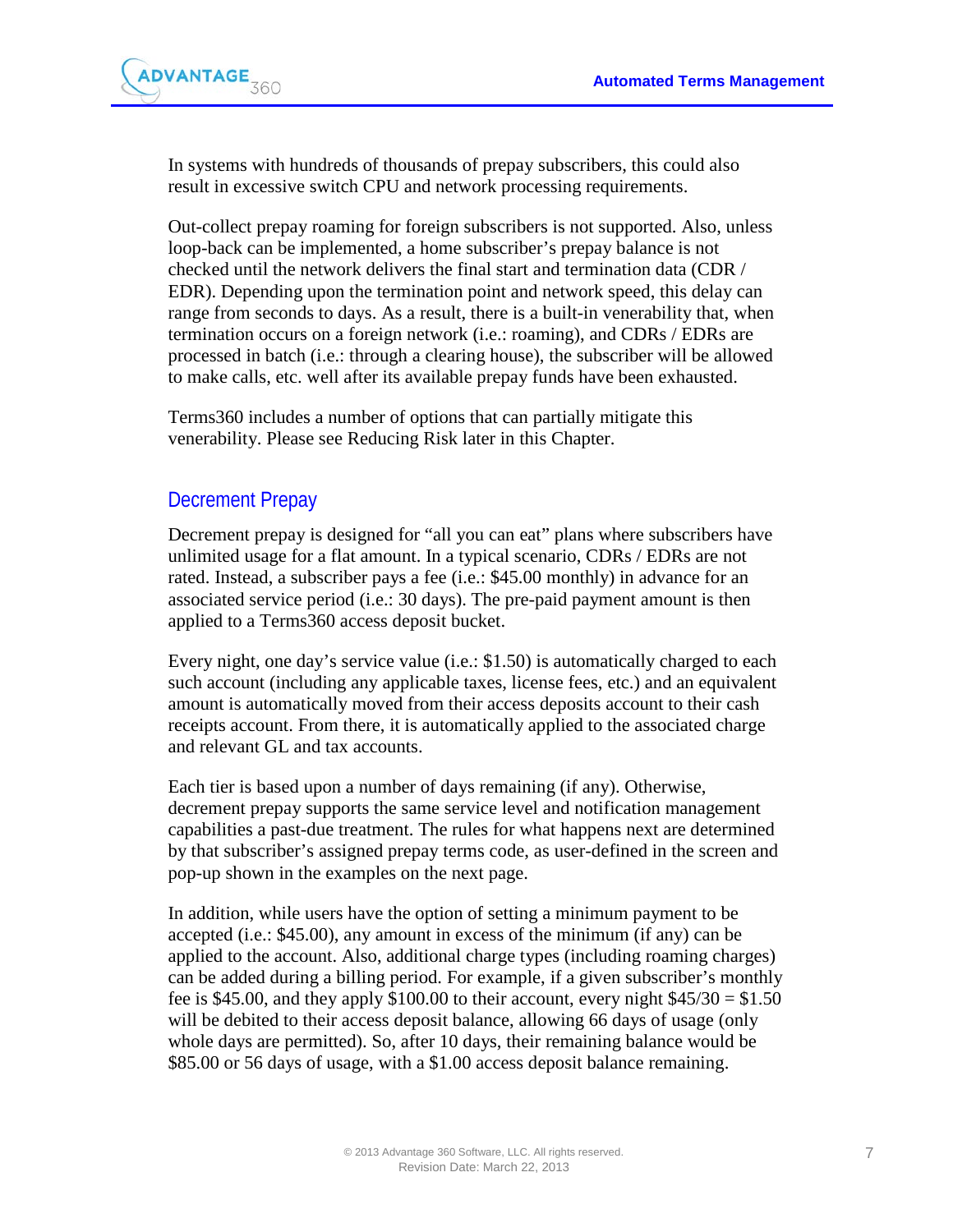

|                           | <b>PPD</b>                                                                                                                                 | Decrement Prepay                                   |                                                     |           |                      |                                                                                                                                            |
|---------------------------|--------------------------------------------------------------------------------------------------------------------------------------------|----------------------------------------------------|-----------------------------------------------------|-----------|----------------------|--------------------------------------------------------------------------------------------------------------------------------------------|
| <b>Notification Tiers</b> |                                                                                                                                            |                                                    |                                                     |           |                      |                                                                                                                                            |
| Type                      | <b>Tier Amount</b>                                                                                                                         | Service Status                                     | Score                                               | Follow-Up | Letter               | Message Code                                                                                                                               |
| Days<br>Days<br>Days      | <b>DC</b><br>1.<br>$\overline{2}$<br>3                                                                                                     | <b>Credit Deactivation</b>                         | 0<br>$\mathbf 0$<br>$\mathbf 0$                     |           |                      | Decrement Prepay Charge Declined<br>2 Prepaid Days Remaining<br>3 Prepaid Days Remaining                                                   |
|                           | Add Prepay Notification                                                                                                                    |                                                    |                                                     |           |                      | $-x$                                                                                                                                       |
|                           | <b>Prepay Tier</b><br>Type<br>$\blacktriangledown$<br>Days<br><b>Notification</b><br>Message<br>5 Prepaid Days Remaining<br>DP05<br>Letter | Days<br>Service Status<br>$5 -$<br>Unchanged<br>OK | <b>Treatment</b><br>Follow-Up<br>Severity<br>Cancel |           | $\blacktriangledown$ | <b>Churn Score</b><br>$+1 -$ Score<br>$000 \div$<br>$\blacktriangledown$<br>$\blacktriangledown$<br>ä,<br>Priority<br>$\blacktriangledown$ |
| $\vert \vert \vert$       | $\mathbf{H}$ .                                                                                                                             |                                                    |                                                     |           |                      | ×.                                                                                                                                         |

As a second example, let's assume that, with 56 days / \$85.00 remaining, 3-way calling is added at a cost of \$3.00 per month. The nightly charging process would then debit  $$48/30 = $1.60$  from their access deposit balance, reducing the days remaining to from 56 to 53. This would be calculated by the following formula:  $$100 - ($45/30 \text{ x } 10 \text{ days}) = $85.00$ , then by  $($85/$1.60) = 53$  (whole) days (with an unused \$0.20 access deposit) remaining. Charging in this way, also automatically prorates the \$3.00 monthly add-on over the 20 days remaining in the bill cycle. Essentially, \$2.00 is charged over the remaining period instead of the full monthly rate of \$3.00.

As a third example, let's assume that, with 50 days / \$75.40 remaining on the same account, a roaming charge of \$22.50 is received. That night, the roaming amount would be subtracted from the access deposit  $(\$75.40 - \$22.50) = \$52.90$ . The remaining amount would then be debited the current \$1.60 daily rate, leaving \$51.30 or 32 days and a \$0.0625 access deposit amount remaining.

Pros: Decrement prepay is ideal for "all you can eat" rate plans. It requires no additional processing hardware and it is very easy to set up and maintain. So, it can be very cost-effective. While an amount is collected upfront on a monthly basis, it is held as a deposit until used (typically free of income and other taxation) and both revenue and tax liabilities are only recognized as they are earned (daily).

**Cons:** The draw-backs of decrement prepay are the same as those with post-CDR prepay. However, Terms360 includes a number of options that can partially mitigate these draw-backs. Please see Reducing Risk later in this Chapter.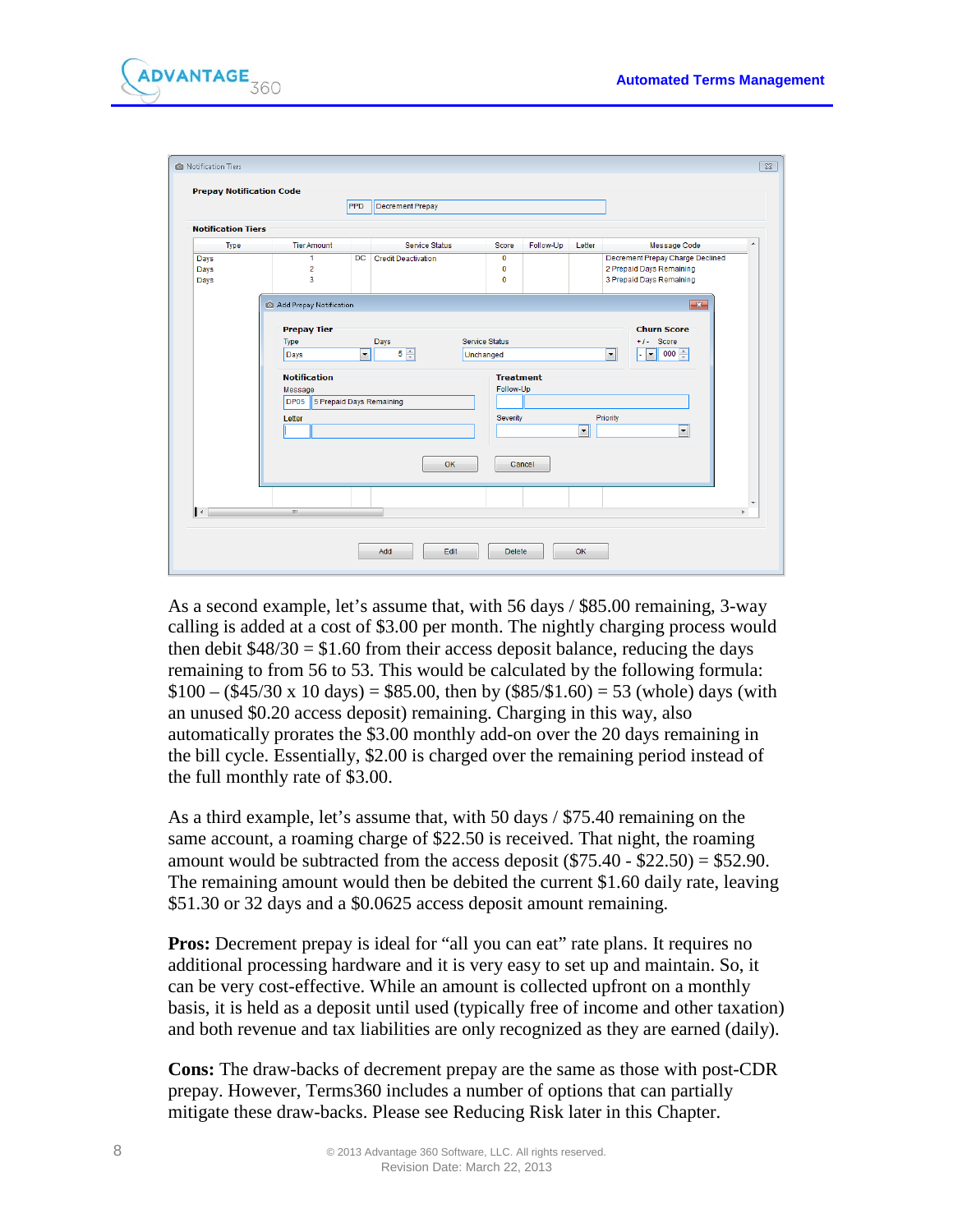

## <span id="page-8-0"></span>IN Prepay

IN prepay is a process whereby SS7, WIN, CAMEL, ISUP and other such standards are used to manage prepay usage over an Intelligent Network (IN) gateway. As an attempt is initiated to place a call, a check is made of the subscriber's service status (active / inactive), its plan (international calling allowed / disallowed, etc.) and the destination status (line busy, invalid number, etc.). The per-minute call cost is then calculated and compared to the subscriber's available prepay balance. If the call is possible, and there is money to pay for it, it is allowed to proceed.

If prepay balance limits are reached during the call, tones and / or messages are sent to the subscriber's handset. Once the balance reaches \$0.00, the call is automatically terminated.

Because no call is authorized, placed or terminated without accompanying SS7 activity, it is inherently a real-time and a relatively risk-free prepay mechanism. Most systems can also support prepay roaming in both directions (in collect and out collect) when both carriers have implemented IN.

Terms360 does not currently include IN prepay. However, it does support Primal, Huawei, Alcatel and other IN prepay platforms as "black boxes". Essentially, OSS360 uses custom APIs to manage these platforms in a way that all fulfillment, plan selection, inventory, number inventory, CRM, provisioning, cash receipts, trouble ticketing, commission management, balance reporting and web self-help activities are performed in exactly the same manner as with post pay.

**Pros:** IN prepay is the most risk-free method of managing prepay subscribers. It is ideal for larger systems where variable rates are used (rather than "all you can eat") and where prepay is the primary method of payment in use and / or there is significant prepay roaming activity.

**Cons:** IN prepay systems require both additional hardware and switches that have IN interfaces installed. This can be expensive purchase and maintain, and must be justified by the level of risk that IN would ultimately mitigate vs. such costs. In addition, while all other Terms360 prepay variants are essentially hardware-free, a failure anywhere in the IN system can selectively affect prepay subscribers. So, IN redundancy is important and adds to the total cost of operation.

## <span id="page-8-1"></span>Stop-Limit / Metered Billing

Stop-limit billing (aka: Metered billing) is a Terms360 process that adeptly manages post pay subscriber credit limits. When used in conjunction with Terms360's past-due treatment processes, every combination of past-due, limit exceeded and their milestones can be fully controlled by user-defined rules.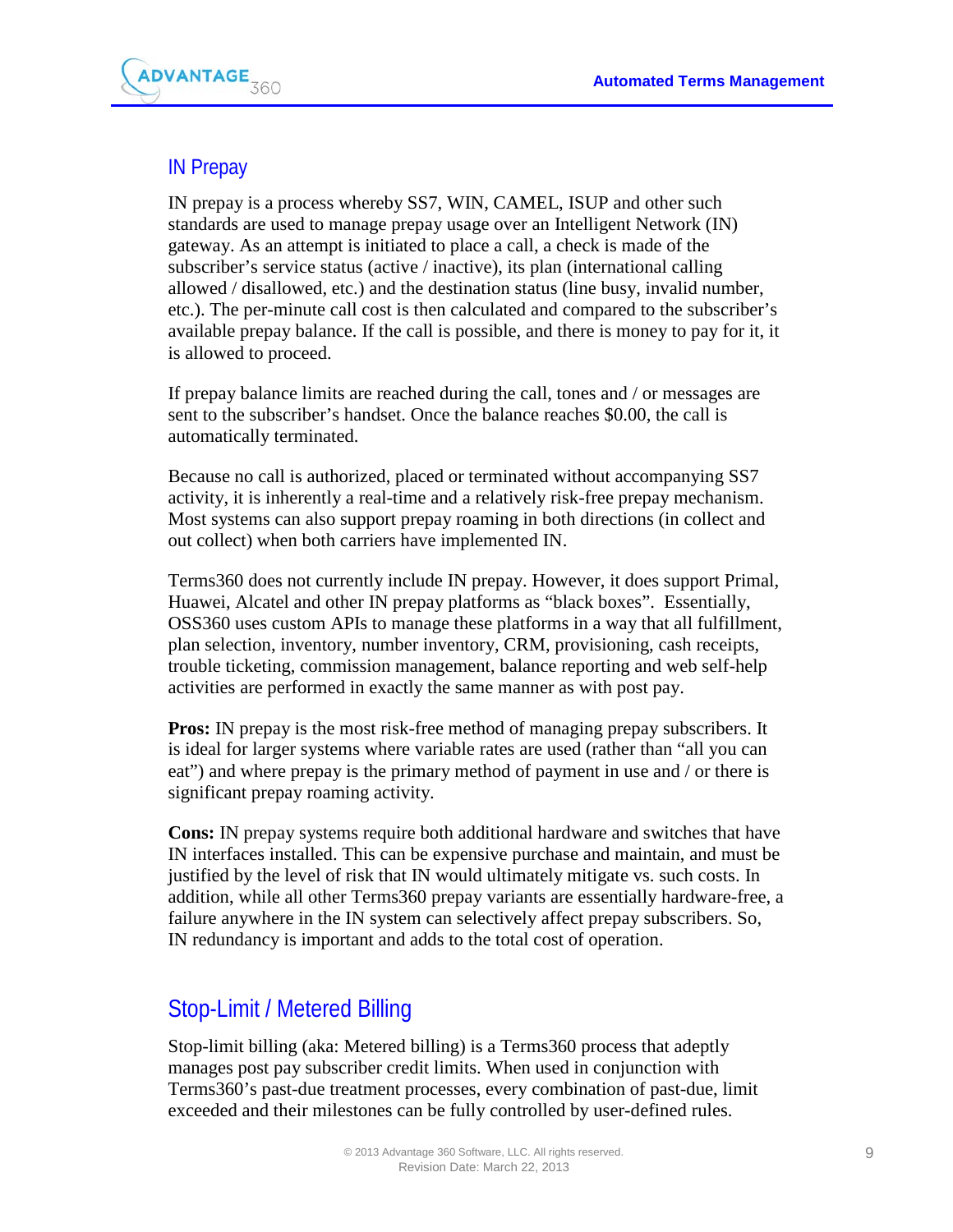

Much like Terms360 prepay, CDRs / EDRs are rated upon termination. They are then compared to the credit limit assigned to associated subscribers. The rules for what happens next are determined by a subscriber's assigned metered billing terms code, as user-defined in the screen and pop-up shown in the examples below.

|                                                                               |                                                                                                                                                                                     | SL <sub>1</sub>        | Basic Stop-Limit Notification                           |                                                       |                                                    |                               |                                         |                                                               |                                                                                                  |
|-------------------------------------------------------------------------------|-------------------------------------------------------------------------------------------------------------------------------------------------------------------------------------|------------------------|---------------------------------------------------------|-------------------------------------------------------|----------------------------------------------------|-------------------------------|-----------------------------------------|---------------------------------------------------------------|--------------------------------------------------------------------------------------------------|
| <b>Notification Tiers</b>                                                     | <b>Tier Amount</b>                                                                                                                                                                  |                        | <b>Service Status</b>                                   |                                                       |                                                    |                               |                                         |                                                               | ▲                                                                                                |
| Type<br>+ / - Contract Credit<br>+ / - Contract Credit<br>+/- Contract Credit | 0.00<br>5.00<br>10.00                                                                                                                                                               | <b>DC</b><br><b>RC</b> | <b>Credit Deactivation</b><br><b>Credit Restriction</b> |                                                       | Score<br>$\mathbf 0$<br>$\mathbf 0$<br>$\mathbf 0$ | Follow-Up<br>CL <sub>00</sub> | <b>Risk Level</b><br>1<br>1<br>1        | Letter                                                        | Message Code<br>Zero Credit Limit Remaining<br>\$5.00 Limit Relaining<br>\$10.00 Limit Remaining |
|                                                                               | <b>Stop Limit Tier</b><br><b>Type</b><br>$\blacktriangledown$<br>+ / - Contract Credit<br><b>Notification</b><br><b>Message</b><br>\$25.00 Limit Remaining<br><b>SL25</b><br>Letter | $+1-$<br>$ + +$        | <b>Available Credit</b><br>25.00                        | <b>Service Status</b><br>Unchanged<br><b>Severity</b> | <b>Treatment</b><br><b>Follow-Up</b>               | $\overline{\phantom{a}}$      | $\blacktriangledown$<br><b>Priority</b> | <b>Churn Score</b><br>+/- Score<br>$\blacktriangledown$<br>×. | $ 000\rangle \div$<br><b>Risk</b><br>$1 -$<br>$\bar{\psi}$                                       |
|                                                                               |                                                                                                                                                                                     |                        | OK                                                      |                                                       | Cancel                                             |                               |                                         |                                                               |                                                                                                  |

Stop-Limit billing supports the same service level and notification management capabilities a past-due treatment. Each tier can be based upon either an amount or percentage of the credit limit assigned to associated subscribers.

These can be (+) positive amounts / percentages that are below a subscriber's assigned credit limit ceiling and / or minus (-) amounts / percentages that are in excess of a subscriber's assigned credit limit ceiling.

In other words, the credit limit can be "hard", terminating service once reached. It can also be "soft", and not necessarily result in service termination once reached. This is often used to detect fraud by alerting users of high usage without automatically affecting service levels.

**Pros:** Stop-limit / metered billing requires no additional processing hardware and it is very easy to set up and maintain. So, it can be very cost-effective. When used in conjunction with service deposits, it can also be a very effective marking tool when the local competition relies heavily prepay in dealing with subscribers (see Reducing Risk later in this Chapter).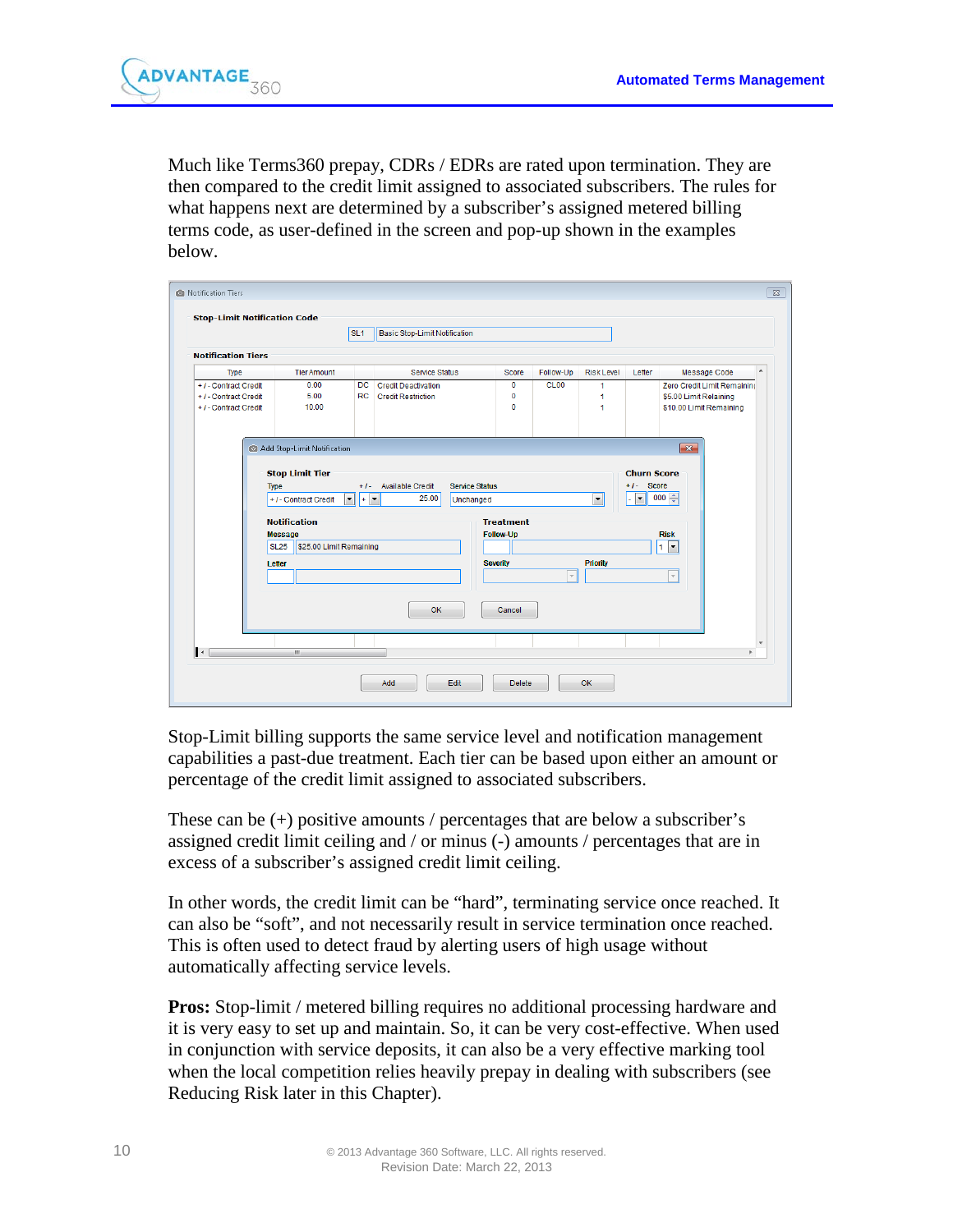

**Cons:** The draw-backs of stop-limit / metered billing are the same as those with post-CDR prepay. However, Terms360 includes a number of options that can partially mitigate these draw-backs. Please see Reducing Risk later in this Chapter.

## <span id="page-10-0"></span>Direct Debit Billing

Direct debit billing is a Terms360 process that begins with a terms code-based initial and minimum re-charge amount (i.e.: \$50.00) to be debited to a subscriber's bank account. This creates a credit limit in the form of an access deposit. It then uses PPD (Pre-arranged Payment National and Deposit entry) standards as defined in NACHA (National Automated Clearing House Association) operating guidelines to automatically establish and refresh a subscriber's available access deposit. This eliminates the need for prepay vouchers.

Much like Post CDR / EDR prepay, records are rated upon call / event termination and compared to the available access deposit amount of associated subscribers. The rules for what happens next are determined by a subscriber's assigned direct debit billing terms code, as user-defined in the screen and pop-up shown in the examples on the next page.

|                           |                                          | DD <sub>1</sub>                   | Basic Direct Debit Notification |           |                                                                                      |                          |                     |              |
|---------------------------|------------------------------------------|-----------------------------------|---------------------------------|-----------|--------------------------------------------------------------------------------------|--------------------------|---------------------|--------------|
| <b>Notification Tiers</b> |                                          |                                   |                                 |           |                                                                                      |                          |                     |              |
| Type                      | Amount                                   | <b>DebitAccount</b>               | <b>Reject Days</b>              |           | <b>Service Status</b>                                                                | Score                    | Follow-Up Risk ^    |              |
| Available Credit          | 0.00                                     | <b>Yes</b>                        | $\blacksquare$                  | <b>DC</b> | <b>Credit Deactivation</b>                                                           | $\mathbf 0$              |                     | 1            |
| <b>Available Credit</b>   | 0.00                                     | Yes                               | 2                               | DC        | <b>Credit Deactivation</b>                                                           | 0                        |                     | 1            |
| Available Credit          | 5.00                                     | <b>No</b>                         |                                 | <b>RC</b> | <b>Credit Restriction</b>                                                            | $\Omega$                 | CL <sub>00</sub>    | $\mathbf{1}$ |
|                           |                                          |                                   |                                 |           |                                                                                      |                          |                     |              |
|                           | <b>3</b> Add Direct Debit Notification   |                                   |                                 |           |                                                                                      |                          | $\overline{\Sigma}$ |              |
|                           | <b>Direct Debit Tier</b>                 |                                   |                                 |           |                                                                                      | <b>Churn Score</b>       |                     |              |
|                           | Type                                     | Amount<br>$+1$ -                  |                                 |           | Charge Reject Days Service Status                                                    | $+1$ - Score             |                     |              |
|                           | Available Credit                         | $\blacktriangledown$<br>∣▼<br>I÷. | 10.00                           |           | $01 \div$<br>$\overline{\phantom{a}}$<br>Unchanged<br>$\overline{\phantom{a}}$<br>ı. | $000 -$                  |                     |              |
|                           |                                          |                                   |                                 |           |                                                                                      |                          |                     |              |
|                           |                                          |                                   |                                 |           |                                                                                      |                          |                     |              |
|                           | <b>Notification</b>                      |                                   |                                 |           | <b>Treatment</b>                                                                     |                          |                     | Е            |
|                           | Message                                  |                                   |                                 |           | Follow-Up                                                                            | <b>Risk</b>              |                     |              |
|                           | DD10 S10.00 Direct Debit Limit Remaining |                                   |                                 |           |                                                                                      | $1 -$                    |                     |              |
|                           | Letter                                   |                                   |                                 |           | Severity<br>Priority                                                                 |                          |                     |              |
|                           |                                          |                                   |                                 |           | $\mathbf{v}$                                                                         | $\overline{\phantom{a}}$ |                     |              |
|                           |                                          |                                   |                                 |           |                                                                                      |                          |                     |              |
|                           |                                          |                                   |                                 |           |                                                                                      |                          |                     |              |
|                           |                                          |                                   | OK                              |           | Cancel                                                                               |                          |                     |              |
|                           |                                          |                                   |                                 |           |                                                                                      |                          |                     |              |
|                           |                                          |                                   |                                 |           |                                                                                      |                          |                     |              |
|                           |                                          |                                   |                                 |           |                                                                                      |                          |                     |              |

Direct debit billing supports the same service level and notification management capabilities as past-due treatment. Each tier can be based upon either a percentage or an amount of a subscriber-established per-debit limit (i.e.: \$50.00).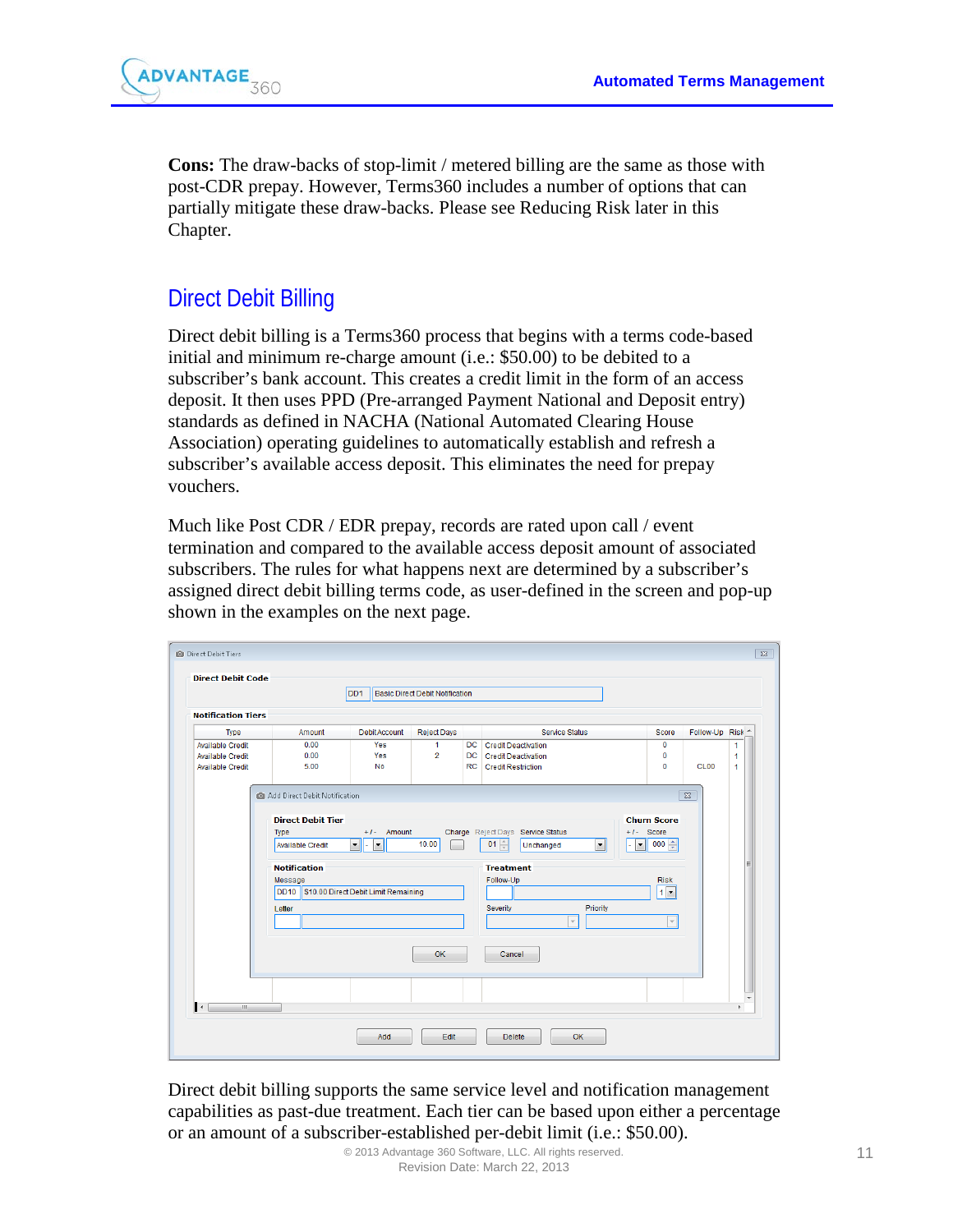

As can be seen in the pop-up above, a Charge check button is available at each tier. If selected, associated bank accounts will be debited the established recharge amount whenever the tier is reached.

**Pros:** Direct debit billing eliminates prepay vouchers, kiosks, etc. and, under certain circumstances, it can give subscribers the ability to manage their spending limits (i.e.: to cover roaming, etc.) though any branch office of their bank and / or even on-line. Furthermore, it requires no additional processing hardware and it is very easy to set up and maintain. So, it can be very cost-effective.

**Cons:** The draw-backs of decrement prepay are the same as those with post-CDR prepay. However, Terms360 includes a number of options that can partially mitigate these draw-backs. Please see Reducing Risk later in this Chapter.

## <span id="page-11-0"></span>Credit Card Billing

Credit card billing is a Terms360 process that begins with a terms code-based initial and minimum authorization amount (i.e.: \$40.00) to be charged to a subscriber's credit card (also see Pre-Authorize & Charge Mode described later in this Chapter). This creates a credit limit in the form of an access deposit. It then uses PC Charge, IP Pay or other ACH (Automated Clearing House) interface to automatically establish and refresh a subscriber's available access deposit. This eliminates the need for prepay vouchers.

| <b>Refresh Tiers</b><br>Type | Amount                                      | Charge Card                                          | <b>Reject Days</b> |           | Service Status                                                      | Score                                                               | Follow-Up Risk ^ |                          |
|------------------------------|---------------------------------------------|------------------------------------------------------|--------------------|-----------|---------------------------------------------------------------------|---------------------------------------------------------------------|------------------|--------------------------|
| <b>Percent of Limit</b>      | 90                                          | Yes                                                  | 3                  | <b>AC</b> | <b>Credit Re-Activation</b>                                         | 100                                                                 | CL <sub>00</sub> | $\mathbf{1}$             |
|                              | <b>B</b> Edit Credit Card Notification Tier |                                                      |                    |           |                                                                     |                                                                     | $\mathbf{x}$     |                          |
|                              | <b>Credit Card Tier</b>                     |                                                      |                    |           |                                                                     | <b>Churn Score</b>                                                  |                  |                          |
|                              | Type<br>Percent of Limit                    | Percentage<br>$\overline{\phantom{a}}$<br>$090 \div$ |                    | ⊽         | Charge Reject Days Service Status<br>$03 -$<br>$\blacktriangledown$ | $+1 -$ Score<br>$100 \div$<br>$\overline{\phantom{a}}$<br>$\ddot{}$ |                  |                          |
|                              | <b>Notification</b>                         |                                                      |                    |           | <b>Treatment</b>                                                    |                                                                     |                  |                          |
|                              | Message<br>$ CC10\rangle$                   | 10% Credit Card Limit Remaining                      |                    |           | Follow-Up<br>Immediate Follow-Up<br>CL <sub>00</sub>                | <b>Risk</b><br>$1\bullet$                                           |                  |                          |
|                              | Letter                                      |                                                      |                    |           | Severity<br>Priority                                                |                                                                     |                  |                          |
|                              |                                             |                                                      |                    |           | $\overline{\phantom{a}}$                                            | $\mathbf{v}$                                                        |                  |                          |
|                              |                                             |                                                      |                    |           |                                                                     |                                                                     |                  |                          |
|                              |                                             |                                                      | OK                 |           | Cancel                                                              |                                                                     |                  |                          |
|                              |                                             |                                                      |                    |           |                                                                     |                                                                     |                  |                          |
|                              |                                             |                                                      |                    |           |                                                                     |                                                                     |                  | $\overline{\phantom{a}}$ |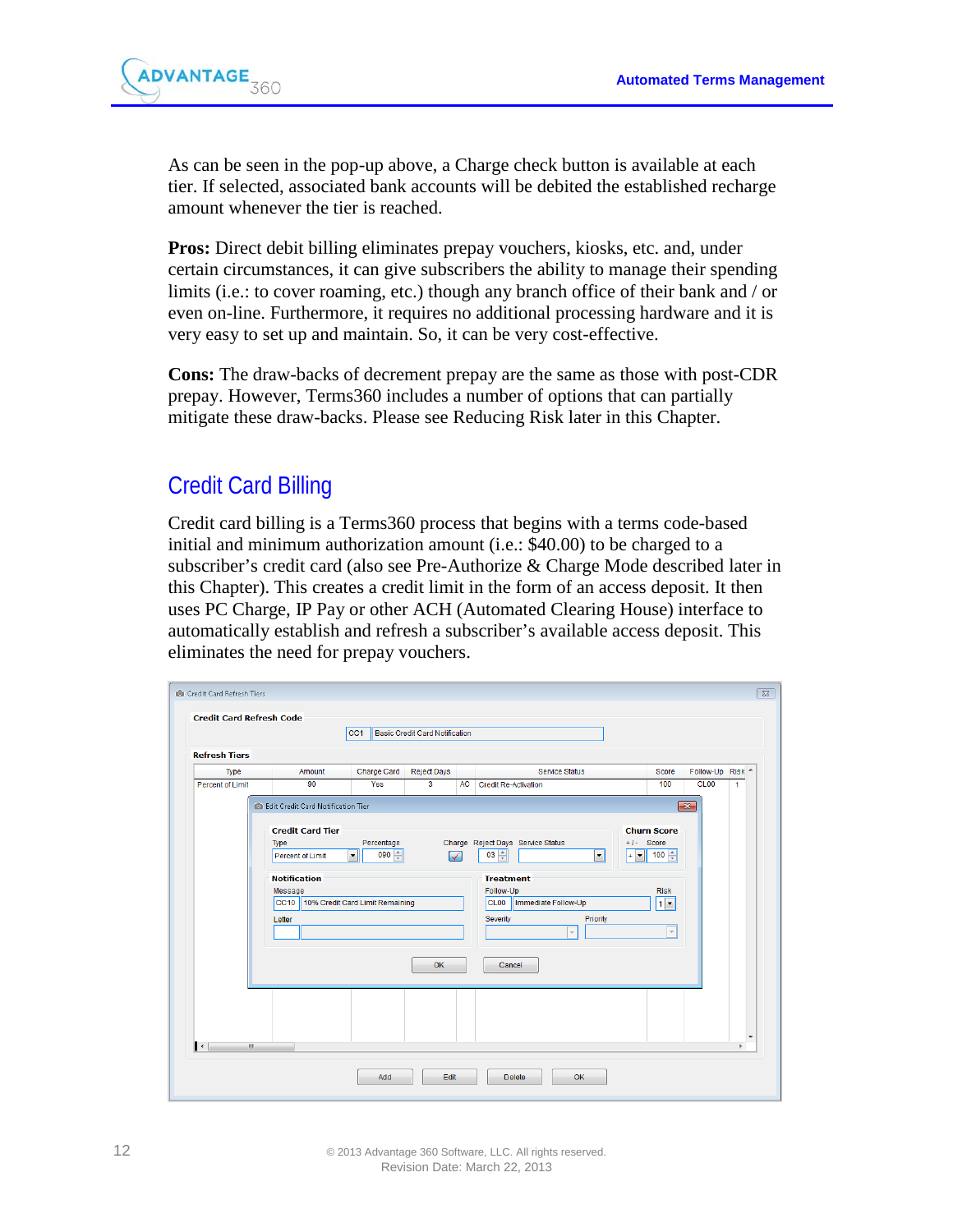

Much like Post CDR / EDR prepay, records are rated upon call / event termination and compared to the available access deposit amount of associated subscribers. The rules for what happens next are determined by a subscriber's assigned credit card billing terms code, as user-defined in the screen and pop-up shown in the examples on the previous.

Credit card billing supports the same service level and notification management capabilities as past-due treatment. Each tier can be based upon either a percentage or an amount of a subscriber-established charge limit (i.e.: \$40.00).

As can be seen in the pop-up on the previous page, a Charge check button is available at each tier. If selected, associated credit cards will be charged the established recharge amount (i.e.: \$40.00) whenever the tier is reached.

**Pros:** Terms360 credit card billing is fully PCI-compliant. It supports a preauthorize and charge mode (described later in this Chapter) and eliminates prepay vouchers, etc. Furthermore, it requires no additional processing hardware and it is very easy to set up and maintain. So, it can be very cost-effective.

**Cons: Cons:** The draw-backs of decrement prepay are the same as those with post-CDR prepay. However, Terms360 includes a number of options that can partially mitigate these draw-backs. Please see Reducing Risk later in this Chapter.

## <span id="page-12-0"></span>**Notifications**

Notifications are a key component in Terms360 past-due treatment, prepay, stoplimit, direct debit and credit card billing processes. Each past-due / balance remaining tier supports the ability to send an associated letter that is dynamically composed from a generous palette of user-selectable merge objects (past-due days, amount, last payment, etc.) and / or can generate a follow-up that can be automatically escalated according to versatile user-defined rules. Needless to say, these notification types are ideally suited for past-due treatment.

For all Terms360 processes, the following notification methods are also available:

SMS – This allows users to insert up to 5 types of relevant data into an SMS that is sent directly to the user's SMSC for distribution. This process is also supported by an optional Time Zone code that can be used to schedule messages from a queue. For example, users may only wish send treatment SMSs from 7AM through 7PM every day except during days of religious observance, certain holiday days, etc. This can be easily accommodated. Also, punitive actions (i.e.: non-pay deactivations) are held until the SMSC confirms message delivery or until a user-defined wait period has passed (i.e.: 10 minutes) without delivery confirmation (i.e.: a period of temporary signal loss).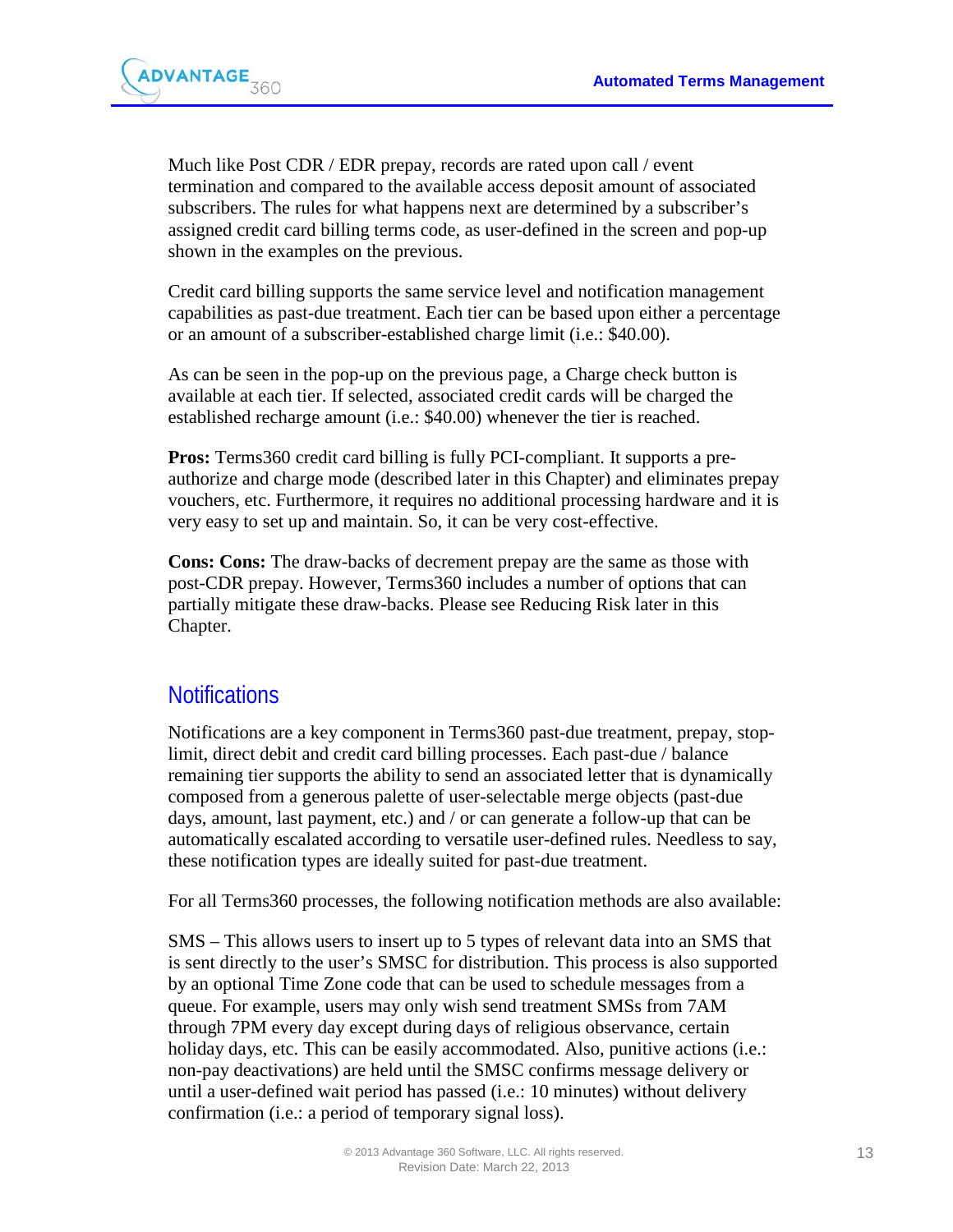

E-Mail – This allows users to insert up to 5 types of relevant data into an e-mail that is sent directly to the user's SMTP server for distribution (see screen example below).

IVR – In systems with integrated Interactive Voice Response (IVR) that allows "canned" message codes to be queued from external sources, Terms360 can provide the appropriate code or .wav file automatically.

Voice Mail – In systems with integrated voice mail that allows "canned" message codes to be queued from external sources, Terms360 can provide the appropriate code automatically.

Each of these options is configured in the tab and pop-up shown below and can be used in any combination at any notification tier.

| System                         | Comment Codes Maintenance<br>Messages                                  | SO.                          | PO/RPO                                    | Credit Memo                | Receipt                     | Signature                                                    | $\Box$<br>$\qquad \qquad \Box$<br>POS   |
|--------------------------------|------------------------------------------------------------------------|------------------------------|-------------------------------------------|----------------------------|-----------------------------|--------------------------------------------------------------|-----------------------------------------|
|                                |                                                                        |                              |                                           |                            |                             |                                                              |                                         |
| <b>Message Codes</b>           |                                                                        |                              |                                           |                            |                             |                                                              |                                         |
| Code                           | <b>C</b> Edit Message Code                                             |                              |                                           |                            |                             |                                                              | $\mathbf{x}$<br>Me -                    |
| ccod                           |                                                                        |                              |                                           |                            |                             |                                                              | Yd                                      |
| ccod                           | <b>Message Code</b>                                                    |                              |                                           |                            |                             |                                                              | Yd                                      |
| cc <sub>1</sub> d              | Code<br>Description                                                    |                              |                                           | Type                       |                             | Characters<br>Language                                       | Yd                                      |
| ccxx<br>DD00                   | DP01<br>1 Prepaid Day Remaining                                        |                              |                                           | <b>Prepay Notification</b> | $\blacktriangledown$        | 133<br><b>ENG</b><br>l v                                     | Yd<br>Yo                                |
| <b>DD05</b>                    |                                                                        |                              |                                           |                            |                             |                                                              | Yd                                      |
| DD <sub>1</sub> d              | <b>Message Types</b>                                                   |                              |                                           |                            |                             |                                                              | Yo                                      |
| <b>DDXX</b>                    | <b>SMS</b><br>Number                                                   | Time Zone                    | <b>IVR</b>                                | <b>Number</b>              | F-Mail<br><b>Voice Mail</b> | <b>Number</b>                                                | Yo                                      |
| DP01                           | <b>Message Text</b><br>$\blacktriangledown$                            | $1\frac{1}{x}$<br><b>SMS</b> | $\overline{\phantom{a}}$<br>Preconfigured | $1 \frac{A}{r}$            | ✓                           | $1 \frac{1}{x}$<br>$\overline{\phantom{a}}$<br>Preconfigured | Yd                                      |
| DP02                           |                                                                        |                              |                                           |                            |                             |                                                              | Yd                                      |
| DP03                           | <b>Message Text</b>                                                    |                              |                                           |                            |                             |                                                              | Yd                                      |
| DP05                           | Your remaining prepay balance is                                       |                              |                                           |                            | $\lambda$                   | Insert 1                                                     | Yd<br>Ξ                                 |
| <b>DPXX</b><br>PD08            |                                                                        |                              |                                           |                            | ٠                           | $\blacktriangledown$<br><b>Account Balance</b>               | Yo<br>Yd                                |
| PD <sub>10</sub>               | and you have                                                           |                              |                                           |                            | $\blacktriangle$            | Insert 2                                                     | Yo                                      |
| PD <sub>15</sub>               |                                                                        |                              |                                           |                            | ٠                           | $\blacktriangledown$<br><b>Days Remaining</b>                | Yd                                      |
| PD24                           | day of service remaining. Please recharge to insure continued service. |                              |                                           |                            | Ä                           | Insert 3                                                     | Yd                                      |
| PD30                           |                                                                        |                              |                                           |                            | ٠                           | $\overline{\phantom{a}}$<br>None                             | Yd                                      |
| PD <sub>45</sub>               |                                                                        |                              |                                           |                            | $\lambda$                   |                                                              | Yd                                      |
| PD <sub>60</sub>               |                                                                        |                              |                                           |                            | $\overline{\phantom{a}}$    | Insert 4                                                     | Yd                                      |
| PD <sub>90</sub>               |                                                                        |                              |                                           |                            | $\overline{\phantom{a}}$    | $\overline{\phantom{a}}$<br>None                             | Yo                                      |
| PD99<br>PP00                   |                                                                        |                              |                                           |                            | $\overline{\phantom{a}}$    |                                                              | Yd<br>Yc                                |
| PP <sub>05</sub>               |                                                                        |                              |                                           |                            |                             |                                                              | Yc                                      |
| PP <sub>10</sub>               |                                                                        |                              | OK                                        | Cancel                     |                             |                                                              | Yd                                      |
| SL <sub>00</sub>               |                                                                        |                              |                                           |                            |                             |                                                              | Yc                                      |
| 0105<br>$\left  \cdot \right $ |                                                                        |                              |                                           |                            |                             |                                                              | $\mathsf{v}_c$ $\overline{\phantom{a}}$ |
|                                |                                                                        |                              |                                           |                            |                             |                                                              |                                         |
|                                |                                                                        |                              |                                           |                            |                             |                                                              |                                         |
|                                | Add                                                                    | Edit                         | Delete                                    | Copy                       | Language                    | OK                                                           |                                         |

In addition, multiple language variants can be created for each message code. Whenever a notification tier is reached, Terms360 automatically checks the recipient's preferred language and sends the message in that language.

## <span id="page-13-0"></span>Reducing Risk

Past-due treatment and IN prepay are reasonably real-time processes that do not represent the same degree of uncollectable debt risk as post CDR prepay, interim CDR prepay, stop-limit billing or credit card billing.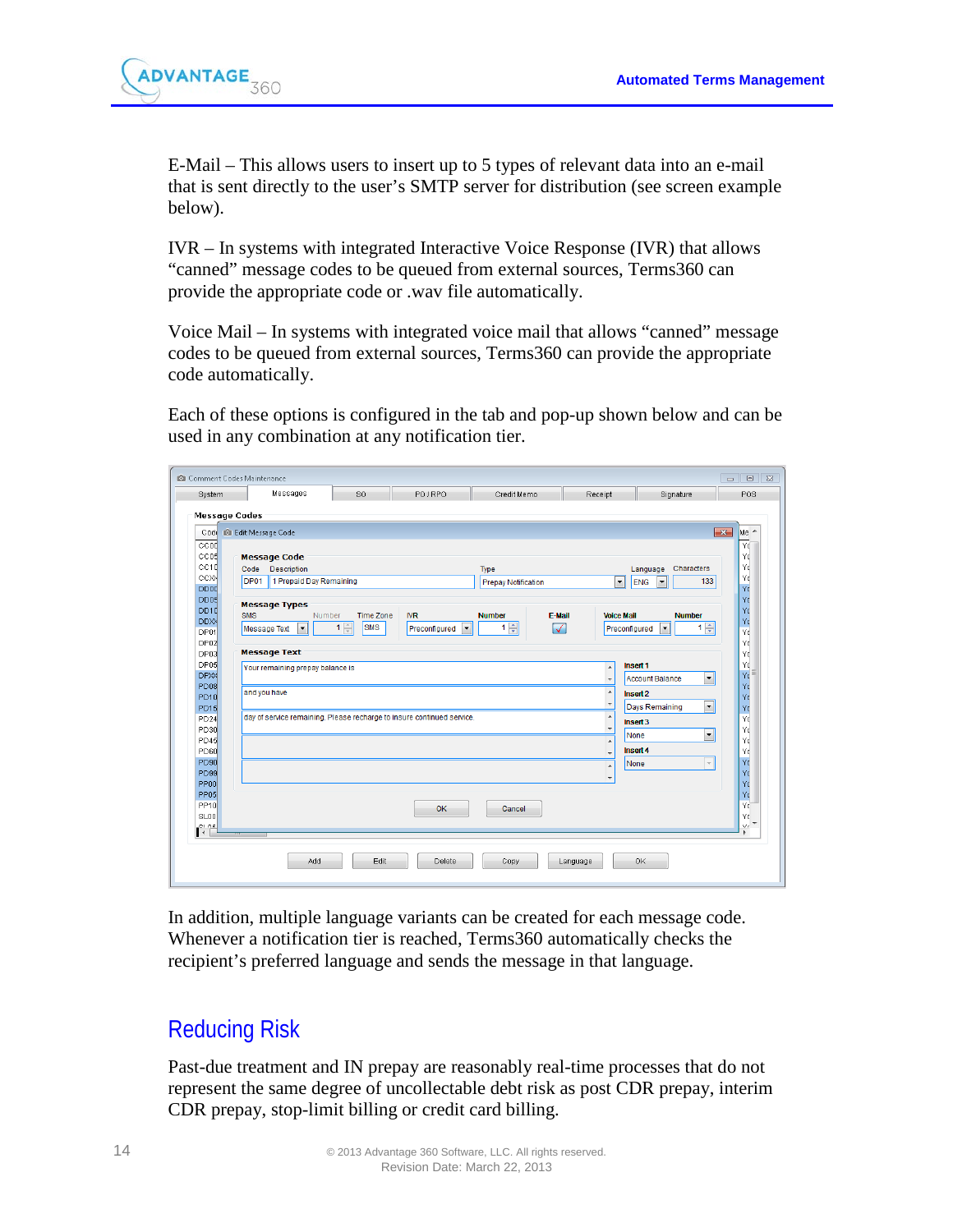

When decrement prepay subscribers are allowed to roam, this risk is identical to other non-IN modes. However, both Terms360 and OSS360 include following functionality that is designed to reduce risk to the extent possible:

## <span id="page-14-0"></span>Credit Scoring

As part of the new account sign-up and on-going credit worthiness processes, OSS360 provides an interface with the scoring facilities of numerous major credit bureaus. It also allows users to create internal (non-bureau) scoring models that are typically used in locations where commercial scoring is not available. These are usually based upon factors of age, marital status, length of employment, payment history, banking information, etc. Score ranges within these models can be defined in the tab set and pop-up shown below.



Among other credit-related factors, for each range, users can assign a past-due treatment code, POS terms and credit limit, access terms (post pay or prepay) and credit limit, a security deposit amount, a (feature) deposit level and a usage alert level.

## <span id="page-14-1"></span>Usage Alerts

Each credit scoring range includes a Usage Alert spinner that can be set to any value from 0 through 3. At the same time, the Preferences tab of each rate code / feature includes Alert Amounts 1 through 3.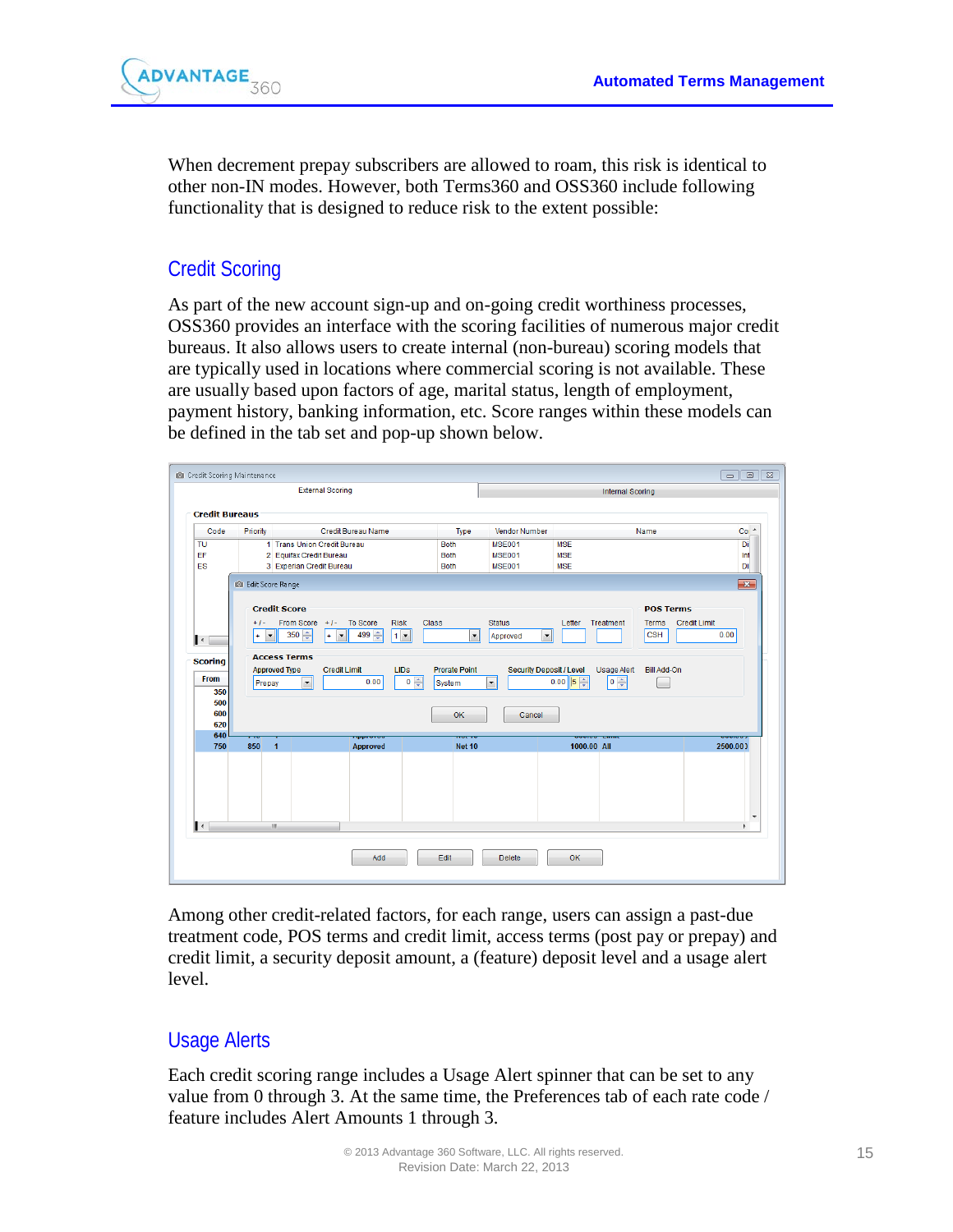

If an account's usage alert is set to 0. No alerts will be generated, regardless of its daily usage. However, if it is set to 1, 2, or 3, and the daily usage of a given feature (i.e.: International Roaming Tolls) exceeds the amount specified in the matching level of that rate code / feature, a user-defined CRM group will be notified. This can be used to proactively identify runaway usage that might exceed a subscriber's available prepay, stop-limit, debit or credit card access deposit before it is otherwise recognized.

Of course, this safeguard is subject to the same delayed record receipt venerability's as post-CDR prepay while roaming. The difference is the possibility that a high-usage pattern will be identified in a record batch that is far enough ahead of access deposit depletion to avoid an overage.

## <span id="page-15-0"></span>Feature Deposits

Each credit scoring range includes a Level spinner to the right of the Security Deposit field. This can be set to any value from 0 through 6. At the same time, the Preferences tab of each rate code / feature includes deposit levels 1 through 6, as shown in the Roamer International Tolls rate code example below.

| <b>Rate Code</b>                                 |                                                                          |                       |                                |                                       |                          |                              |          |                            |
|--------------------------------------------------|--------------------------------------------------------------------------|-----------------------|--------------------------------|---------------------------------------|--------------------------|------------------------------|----------|----------------------------|
| Code<br><b>Description</b>                       |                                                                          | <b>Billing Period</b> | <b>Rate Cycle</b>              |                                       | <b>EMP</b>               | <b>Effective Date / Time</b> |          |                            |
| RIT<br>Roamer International Tolls                |                                                                          | <b>Monthly</b>        | $\blacktriangledown$<br>None   | $\overline{\phantom{a}}$              | <b>ADM</b>               | 07/28/2002                   | 08:28 PM | $\blacktriangledown$       |
| Rate Type                                        | Feature Type                                                             | Percentage            | Parent                         | Free Use                              |                          | Switch Option                |          |                            |
| Roaming                                          | $\overline{\phantom{a}}$<br>Roaming IDD Toll<br>$\overline{\phantom{a}}$ | 0.000                 | of                             | None                                  | $\overline{\phantom{a}}$ |                              |          | $\overline{\phantom{a}}$   |
| Rate Increments / Decimals                       | <b>Time Zone</b>                                                         |                       | <b>Block Increments</b>        |                                       | Rounding                 |                              |          | <b>Type / Decimals</b>     |
| $ 2\rangle$<br>$\blacktriangledown$<br>Minute(s) | 2 Airtime Zone<br>2AZ                                                    |                       | $60 \Rightarrow$<br>Second(s)  | $\blacktriangledown$                  | Per CDR                  | $\blacktriangledown$         | Up       | $2 \div$<br>$\blacksquare$ |
| Free Access Per CDR                              | <b>Promotion Duration</b><br><b>Future Rate</b><br>Revert                |                       |                                | <b>Expires</b>                        |                          | Zone Billing ID              |          | Default                    |
| $0 \Leftrightarrow$<br>Second(s)                 | $\frac{1}{\sqrt{2}}$<br>$\mathbf{0}$                                     |                       |                                |                                       | 06/06/2079               |                              |          | ⊽                          |
| SC <sub>1</sub><br>Tax                           | 13<br>14                                                                 | 15                    | <b>GL Link</b>                 |                                       |                          |                              |          | <b>Reporting Cost</b>      |
|                                                  |                                                                          |                       |                                |                                       |                          |                              |          |                            |
|                                                  |                                                                          |                       | TIP                            | Telephonica IDD / International Tolls |                          |                              |          | 0.00                       |
|                                                  | Rates                                                                    |                       |                                |                                       | <b>Properties</b>        |                              |          |                            |
|                                                  |                                                                          |                       |                                |                                       |                          |                              |          |                            |
| <b>Rate Properties</b>                           |                                                                          |                       | <b>Expanded Description</b>    |                                       |                          |                              |          |                            |
| Properties                                       | <b>Other Data</b>                                                        |                       |                                |                                       |                          |                              |          |                            |
| Parameter                                        | Property                                                                 | $\blacktriangle$      |                                |                                       |                          |                              |          |                            |
| Section ID                                       | Wireless Monthly Itemized Charges                                        |                       |                                |                                       |                          |                              |          |                            |
| <b>Usage Alert Amount</b>                        | 100.00                                                                   |                       | <b>Promotional Information</b> |                                       |                          |                              |          |                            |
| Deposit Level 1                                  | 150.00                                                                   |                       | Savings                        | <b>Savings Period</b>                 |                          | Savings Compared to          |          | Pop-up                     |
| <b>Deposit Level 2</b>                           | 250.00                                                                   |                       |                                | 0.00     Per Second(s)                |                          | $\blacktriangledown$         |          |                            |
| Deposit Level 3                                  | 500.00                                                                   |                       | <b>Benefits</b>                |                                       |                          |                              |          |                            |
| Deposit Level 4                                  | 1000.00                                                                  | н                     |                                |                                       |                          |                              |          |                            |
| Deposit Level 5                                  | 1000.00                                                                  |                       |                                |                                       |                          |                              |          |                            |

In this example, Deposit Level 1 is set to \$150.00. Deposit Level 2 is set to \$250.00, Deposit Level 3 is set to \$500.00, etc.

If the account of a given subscriber is set to Deposit Level 0 (via credit scoring, manual assignment, etc.), no deposit is required to enjoy the associated feature.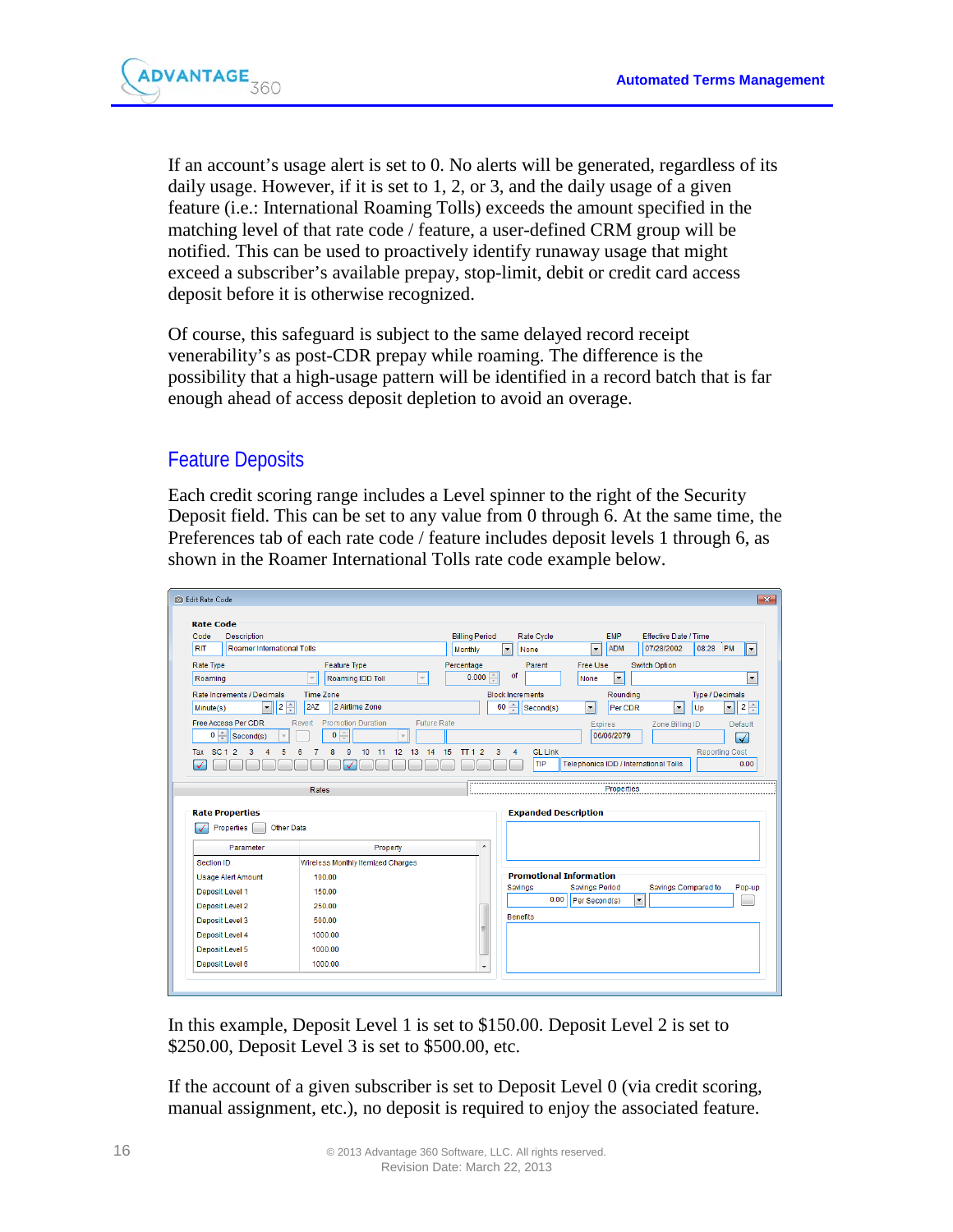

However, regardless of whether that account's terms are post pay, prepay, stoplimit, direct debit or credit card billing, if its Deposit Level is set to 1, and it adds the example feature shown on the previous page to its rate plan, the process will be instantly invoke an invoice that includes a feature-specific deposit of \$150.00. If its Deposit level is set to 2, the charge will be \$250.00, etc. This amount can then be increased / decreased manually by the user. Furthermore, the feature will not be enabled until the required deposit amount is paid in full.

Multiple feature deposits can also be assessed to multiple feature selections. For example, if roaming and international calling are both added to a subscriber's rate plan that does not normally include these features, and each requires a separate deposit, the subscriber will be changed and must pay each deposit amount in full before the associated feature is enabled.

As each feature that required a deposit is removed from the plan (i.e.: the roamer returns home), the deposit amount(s) can either be applied to the account balance or refunded.

While not a perfect solution, feature deposits do provide an excellent means of mitigating excess usage risk while roaming, etc.

#### <span id="page-16-0"></span>Service Level Control

When setting up past-due tiers for treatment and / or usage tiers for prepay, stoplimit, etc., in addition to active and two deactivation service levels, users have the option of choosing between any of up to seven intermediate levels, such as Block Roaming, Block International Calling, Block Roaming + International Calling, etc.

In cases where a given feature is a normal part of a given subscriber's rate plan, the availability of this feature can be over-ridden by a tier-driven change in service level. For example, as the past due days / available access deposit amount of a home user with roaming and international calling capabilities reaches a certain tier, Terms360 could be configured to block roaming. As it reaches the next tier, it could be configured to block both roaming and international calling, etc. Meanwhile, it could be configured to generate a warning notification of the pending block(s) at interim past-due / balance remaining tiers.

#### <span id="page-16-1"></span>Pre-Authorize & Charge Mode

In addition the straight-forward use of a credit card to perpetuate an account's access deposit balance, Terms360 supports a pre-authorize & charge mode. In this mode, the card is authorized (but not charged) for an anticipated amount.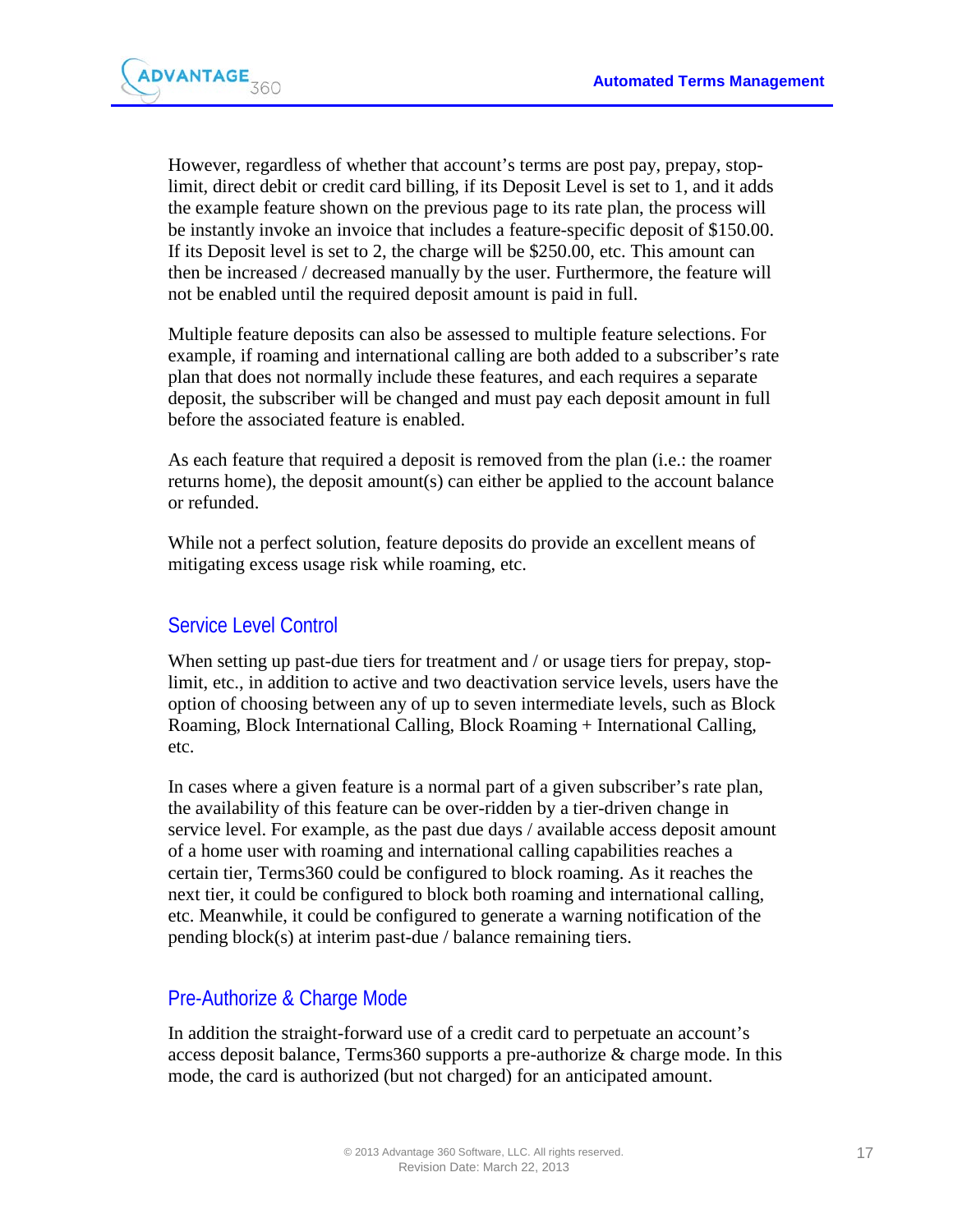

That authorization is then held open until just before it expires or the authorized amount is reached and / or the bill cycle date is reached. Except on the bill cycle date, where the card is automatically charged, a new authorization is attempted for the sum of the previous amount plus an additional amount.

If the attempt fails, the lesser of the original authorization amount and the account's actual current balance is charged to the card. A second attempt is then made at authorizing the additional amount alone. If that attempt fails, the relevant access deposit balance remaining tier (i.e.: \$0.00) determines the service change (i.e.: credit Deactivation) to be applied.

For example, if the authorization of a given card is valid for 10 days, and the account's assigned pre-authorization is amount is set to \$50.00, once an authorization is received, Terms360 accumulates rated CDRs / EDRs against that amount for up to 9 days or until a tier near \$50.00 that set to Charge is reached. It then attempts to re-authorize for \$100.00. At, 9 days or \$50.00 later, it repeats this process until either an attempt fails or the bill cycle date is reached.

In this way, regardless of additional charges during the bill cycle (i.e.: roaming, on-line purchases, etc.), if all re-authorizations are successful throughout that cycle, only one charge amount is assessed to the card and that amount exactly matches the charges incurred. Meanwhile, the risk factor is relatively low.

#### <span id="page-17-0"></span>IN Prepay vs. Post-CDR / EDR Billing

Though of less benefit in fixed, wireline, internet, IPTV and other non-wireless systems, IN prepay is clearly the current state-of-the-art method for accepting wireless pre-paid roamer traffic and for minimizing debt risk for home subscribers who roam. However, this comes with a price. As industry standards, such as Near Real-Time Roamer Data Exchange (NRTRDE), and major carriers, such as Cingular, demand shorter record exchange cycle delays, the need for IN prepay is a simple matter of Cost vs. roamer revenue + risk prevention.

Cost is the price of the installed and operational solution + operating costs + maintenance costs. Roamer revenue is the amount to be gained over the life of the system by accepting prepaid roamers. Risk is the uncollectable debt that is actually saved by IN prepay vs. other forms of non-post pay terms management.

For example, let's assume that the initial cost for an end-to-end IN platform (hardware, software, installation, etc.) that can manage 250,000 subscribers is \$700,000, operating costs (power consumption, T1 / E1 circuits, floor space, insurance, maintenance, etc.) is \$100,000 per year and support is \$126,000 (18%) per year. Also, that the life of the system is 7 years (could be significantly shortened by future technology). The Total Operating Cost (TOC) for this system would be \$2,156,000 or \$308,000 per year or \$25,667 per month (excluding any cost to add IN capabilities to the switch).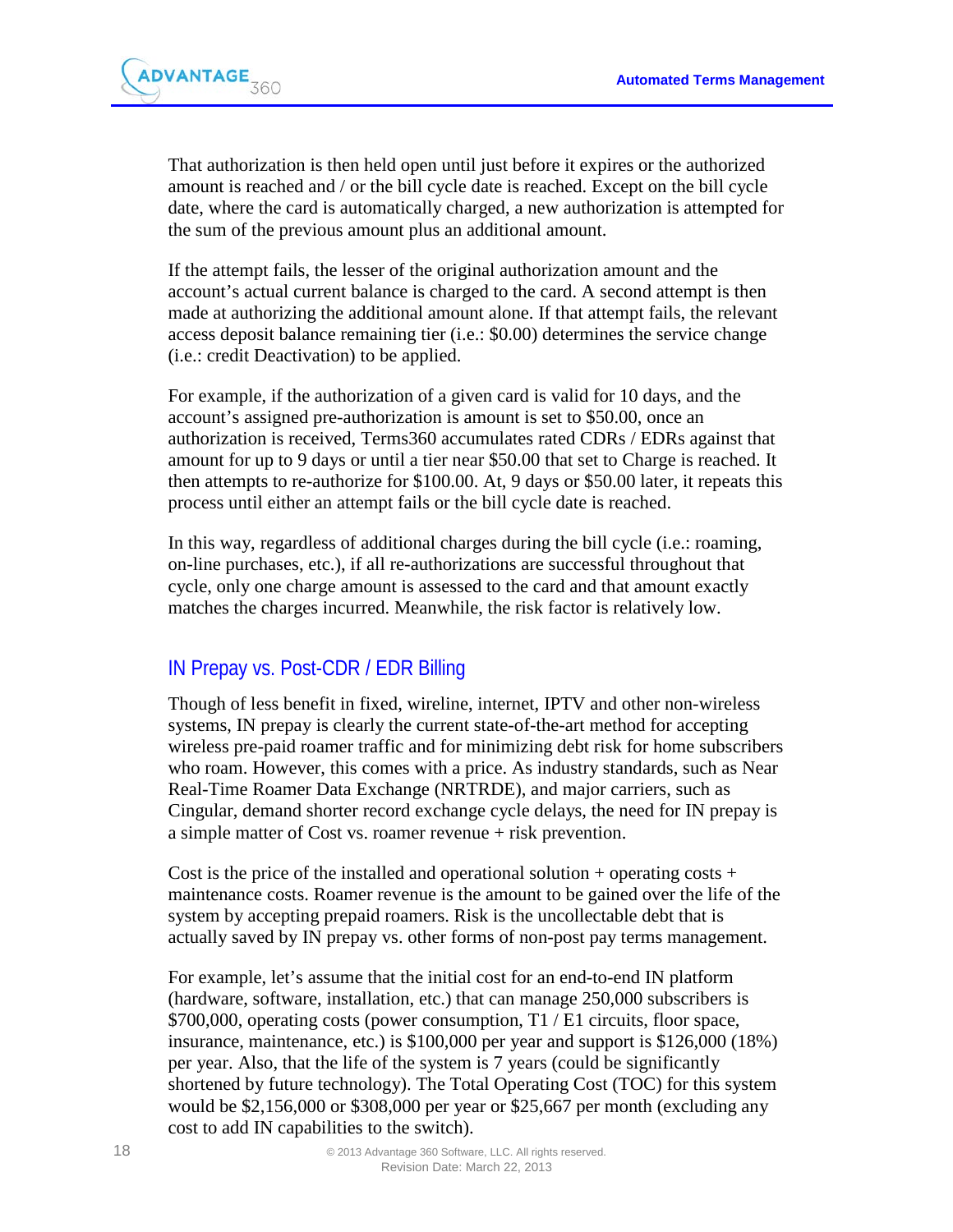

If the potential for pre-paid out-collect revenue significantly exceeds these amounts within the period of eventual obsolescence, IN prepay is probably a very good choice.

Now, let's look at risk prevention. Assuming that no other Terms360 functions (treatment, stop-limit billing and credit card billing) will be used, with typical discounts, the purchase price for post-CDR / EDR prepay is approximately \$40,000. There are no real monthly operating costs, and support is approximately \$11,250 per year. So, the total 7-year TOC is \$118,500 or \$16,929 per year or \$1,411 per month, regardless of the subscriber count.

|                  | <b>Initial Cost</b> | 7-Year TOC  | <b>Annual Cost</b> | <b>Monthly Cost</b> |
|------------------|---------------------|-------------|--------------------|---------------------|
| <b>IN Prepay</b> | \$700,000           | \$2,156,000 | \$308,000          | \$25,667            |
| Terms360 Prepay  | 40,000              | 118,500     | 16,929             | 1,411               |
|                  |                     |             |                    |                     |
| Terms360 Savings | \$640,000           | \$2,037,500 | \$291,071          | \$24,256            |

Here is how the costs of the two 250,000 subscriber prepay solutions compare:

Let's assume that the average prepay subscriber uses 1,000 minutes per month, and the average call length is 3.25 minutes. This equates to 286 calls per month x 250,000 subscribers = 71, 500,000 calls per month. Not everyone roams every month, so let's assume that 5% of the calls are made while roaming  $(3,575,000)$ , and the average price of a roaming call is  $$5.00 \times 3,575,000 = $17,875,000$  that would appear to be at risk. However, let's assume that 85% of this amount gets charged-back as an in-collect before the associated subscribers run out of funds. This leaves \$2,681,250 at risk.

Once the in-collects received exceed the associated access deposits, Terms360 terminates service and would record the usage overages as a negative access deposit amount against associated phone numbers. Using the formulas above, this would average \$2,681,250 / 250,000 subscribers = \$10.73 per subscriber.

Because the excess use amount beyond \$0.00 is not normally communicated to Terms360 prepay subscribers until they refresh, and most such subscribers would not change their phone / phone number over \$10.73, the actual risk is likely to be much smaller. Let's say 5% x \$10.73 = \$0.536 per subscriber month.

The example cost of IN is  $$25,667 / 250,000$  subscribers = \$0.103 per subscriber month. Now, add data while roaming (if allowed) risk prevention at the excessive amounts currently being charged to roamers to receive voice mail and to send text and e-mails, etc. and IN continues to hold a strong advantage in larger systems.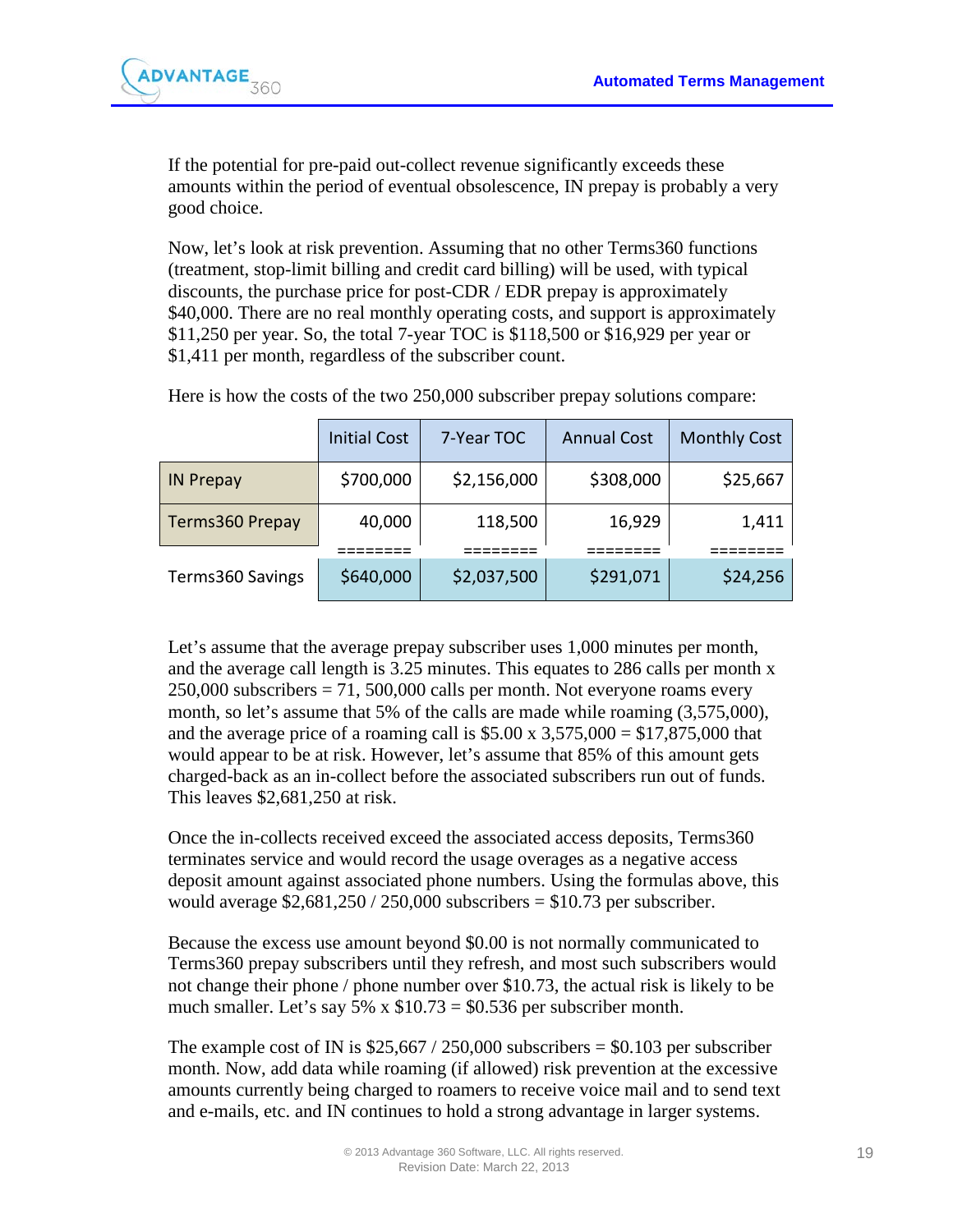

Even so, let's consider the use of feature deposits as described earlier.

Let's assume that each subscriber who wishes to roam is charged a \$50 feature deposit for roaming and a \$100 feature deposit for international calling while roaming (an additional deposit could be charged for data, etc.). If  $250,000 \times 5\% =$ 12,500 roaming subscribers, and each makes 286 call per month  $/ 30 = 9.5$  calls per day x 3 days of in-collect record transit time  $= 29$  calls x \$5.00  $=$  \$145 in charges that are fully covered by \$150 in access deposits.

Now, let's assume a 5-day roamer record transit time. This would result in 9.5 calls x 5 days = 48 calls x  $$5.00 = $240$ . This means that \$250 in feature deposits would be necessary.

Will prepay subscribers agree to pay feature deposits?

This is a regional question. However, the same subscriber on an IN-based prepay system would, in fact, need to either continually refresh or begin with a prepay balance of at least \$240 to make the calls in the examples above. This is spent money. As an access deposit, if the money is not used, associated subscribers could look forward to a refund of the unused portion. Meanwhile, as NRTRDE and other standards push the record receipt times towards 1 day or less, 9.5 calls x  $$5.00 = $47.50$  at risk, and the required deposit amount will become almost insignificant.

#### <span id="page-19-0"></span>Prepay vs. Stop-Limit Billing

Users who are considering Terms360 prepay as an alternative to IN prepay may wish to consider stop-limit / metered billing as well for certain subscribers. Its "we trust you" image can have a significant competitive advantage in a marketplace where everyone else only offers post pay and prepay as choices. This is because it treats traditional prepay subscribers almost exactly like they have a post pay account. They pay a security deposit up front and get a bill once a month unless their usage exceeds their security deposit + prepaid monthly recurring charge (MRC) amount. Meanwhile, as long as the bill is paid on time, the security deposit will remain un-touched and the associated subscriber will continue to enjoy use in the manner as a post-pay subscriber.

Let's assume an MRC of \$45 for 500 minutes per month, with an excess usage fee of \$0.10 per minute. If the security deposit is \$100, and the subscriber uses 1,000 minutes,  $500 \times $0.10 = $50.00$ , its next bill will be \$45 MRC + \$50.00 excess usage  $= $95$ . Meanwhile, if the terms are net 10, the subscriber will incur 1,000 minutes / 30 days x  $$0.10 = $34$  in additional charges before payment is due. Because the sum of these amounts (\$129) is less than the sum of the prepaid MRC + security deposit (\$145), service will continue normally.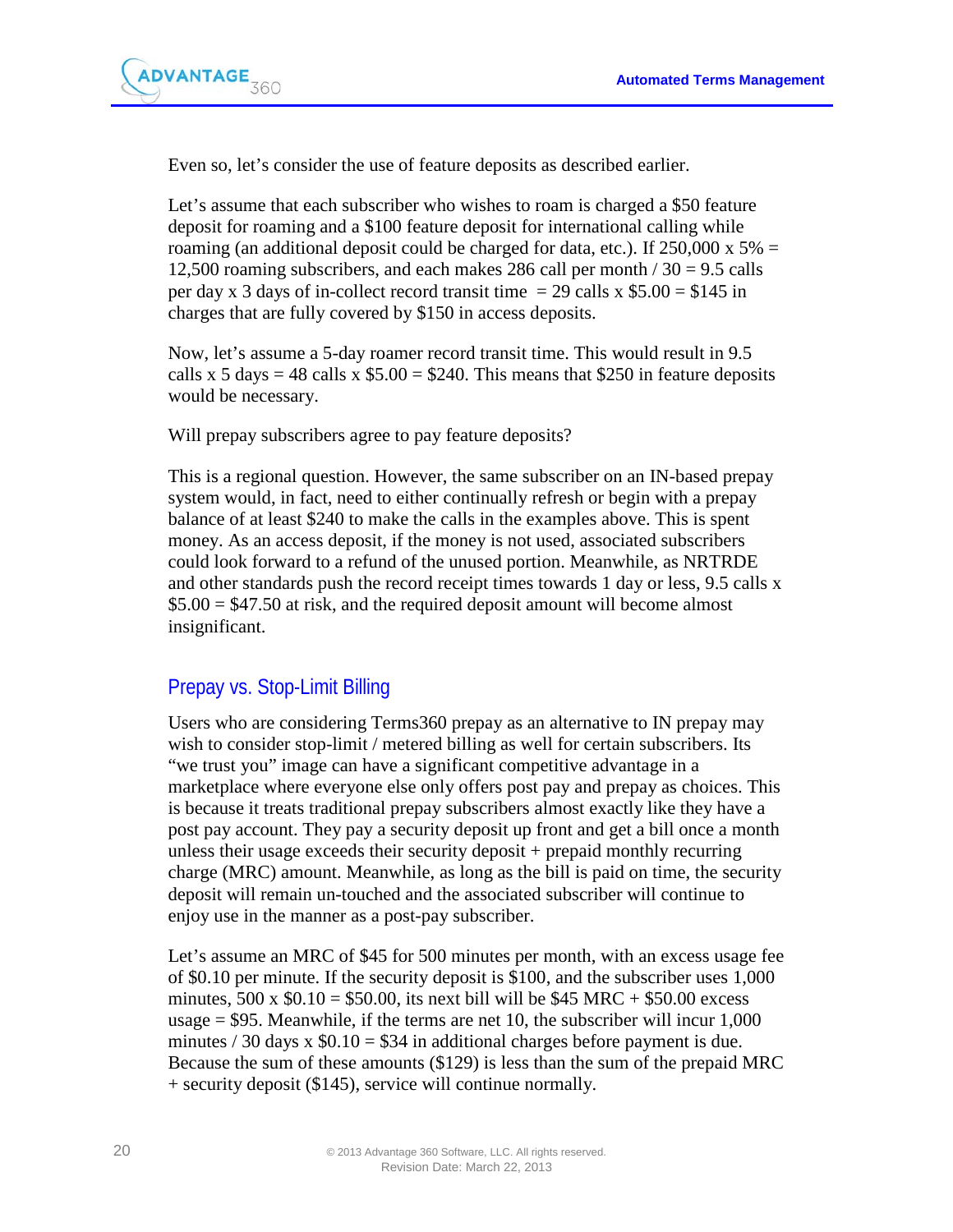

If the bill is not paid on time, all amounts due will be charged to monies on account, and service will be terminated. Reactivation of service will then require the payment in advance of the MRC + security deposit amounts.

As for roaming, the same risk and risk mitigation options exist for stop-limit billing as do for Terms360 prepay.

# <span id="page-20-0"></span>Prompt-Pay Awards

The point of automated terms management is to get subscribers to pay their bills for service promptly. Prompt-Pay Rewards are a Terms360 tool that can automatically apply a discount or free usage bonus to subscribers who consistently pay on-time. This is perfect for subscribers who are retired and others who routinely pay their bills at the same time every month and would appreciate some form of reward for doing so.

The process begins by creating an awards code in the screen and pop-up shown below and defining the award tiers and fallback rules that apply when an associated account pays promptly over time and / or fails to do so.

| Code | Tier 2<br>Tier 6<br>Description<br>Tier 1<br>Tier 3<br>Tier 4<br>Tier 5                                                                                                                                                                                                                                                                                                                                                                                                                                                                                                                                                                                                                                                                                                                                                                                                                                 |
|------|---------------------------------------------------------------------------------------------------------------------------------------------------------------------------------------------------------------------------------------------------------------------------------------------------------------------------------------------------------------------------------------------------------------------------------------------------------------------------------------------------------------------------------------------------------------------------------------------------------------------------------------------------------------------------------------------------------------------------------------------------------------------------------------------------------------------------------------------------------------------------------------------------------|
| PR   | 60<br>Edit Prompt-Pay Award Code<br>$\Sigma$<br><b>Prompt Pay Award Code</b><br>Description<br>Code<br><b>PR</b><br>Prompt-Pay Award - Residential Customer<br><b>Past Due Penalties</b><br><b>Prompt-Pay Months</b><br>Tier <sub>2</sub><br><b>Restore To</b><br>Tier <sub>1</sub><br>Tier 3<br>Tier <sub>4</sub><br>Tier 5<br>Tier <sub>6</sub><br>Minimum<br>$12 \div$<br>$3 \div$ Days<br>후<br>$18 -$<br>$24 \div$<br>$36 \frac{4}{7}$<br>$60 \frac{4}{x}$<br>6<br>$\blacktriangledown$<br>Previous<br><b>Disqualifying Statuses / Restoration Months</b><br><b>Valid Account Types</b><br>All<br>$12 \frac{4}{7}$<br>$0 \frac{1}{x}$<br><b>Collection Deact</b><br>$\blacksquare$<br>$\mathbf{v}$<br>츷<br>$0 \frac{1}{x}$<br>Non-Pay Deact<br>$\bar{\phantom{a}}$<br>Residential<br>1<br>$\forall$<br>$\blacktriangle$<br>$0 \Rightarrow$<br>$0\frac{1}{v}$<br>$\bar{\phantom{a}}$<br>$\mathbf{v}$ |
|      | $0\frac{1}{x}$<br>$0\frac{1}{x}$<br>$\bar{\psi}$<br>$\bar{\psi}$<br>$0\frac{1}{x}$<br>$0\frac{1}{x}$<br>$\bar{\psi}$<br>$\bar{\psi}$<br>$0\frac{1}{x}$<br>$0\frac{1}{x}$<br>$\bar{\psi}$<br>$\overline{\phantom{a}}$<br>$\overline{\phantom{a}}$<br>OK<br>Cancel                                                                                                                                                                                                                                                                                                                                                                                                                                                                                                                                                                                                                                        |

Once this is completed, and users [ LC ] on the [ Members ] button, the tab set shown on the next page will appear. This allows users to choose one or more rate plan features and specify a discount percentage for each propmt-pay tier and / or a free usage bonus for one or more usage types at each tier.